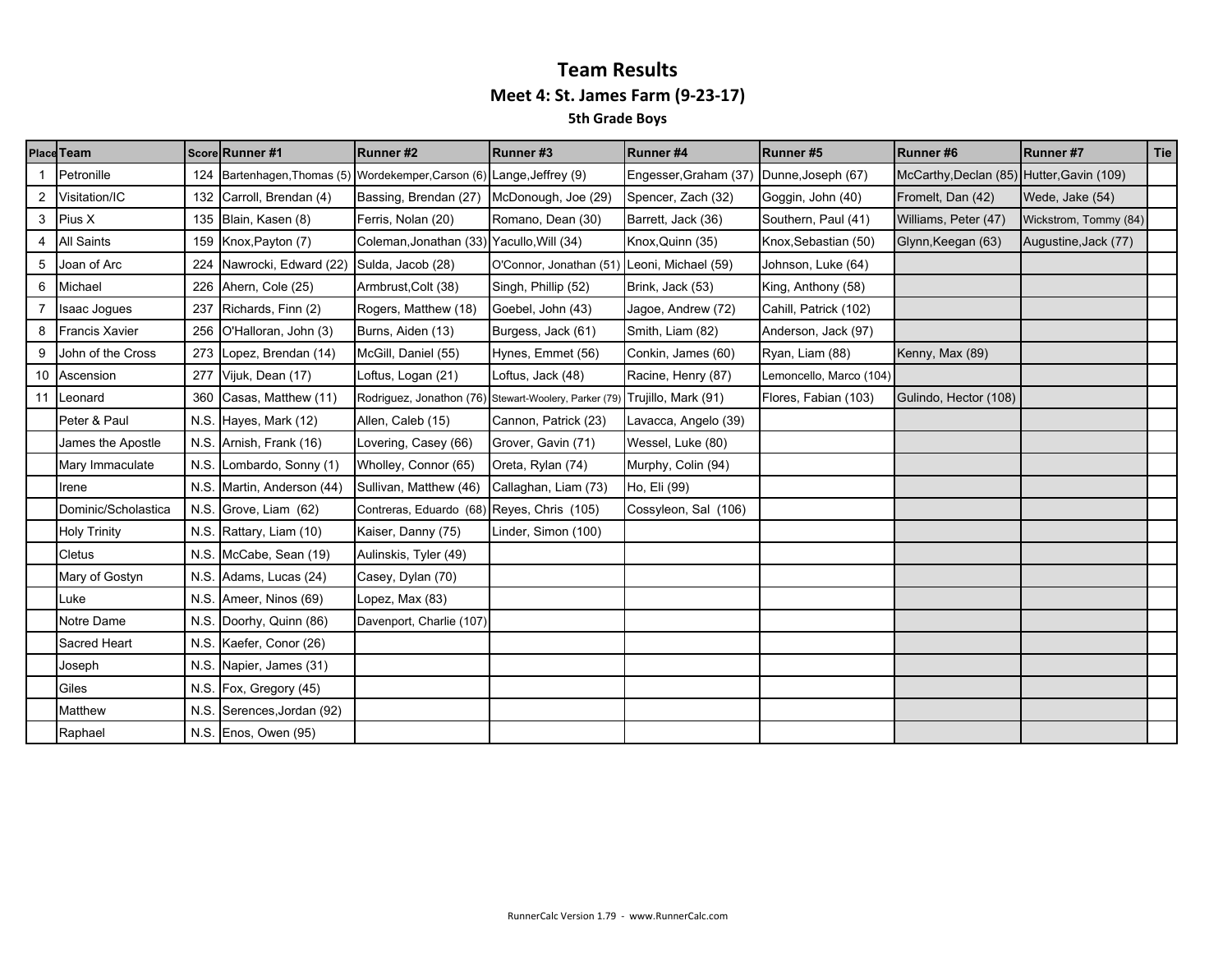|    | <b>Place Name</b>                | Team                  | Gr | Time         | #    |    | <b>Place Name</b>               | Team                  | Gr | Time         | #    |
|----|----------------------------------|-----------------------|----|--------------|------|----|---------------------------------|-----------------------|----|--------------|------|
|    | Lombardo, Sonny                  | Mary Immaculate       | 5  | 06:12.8      | 865  | 51 | O'Connor, Jonathan              | Joan of Arc           | 5  | 07:44.9      | 791  |
| 2  | Richards, Finn                   | Isaac Jogues          | 5  | 06:13.5      | 753  | 52 | Singh, Phillip                  | Michael               | 5  | 07:48.7      | 928  |
| 3  | O'Halloran, John                 | <b>Francis Xavier</b> | 5  | 06:15.7      | 689  | 53 | Brink, Jack                     | Michael               | 5  | 07:56.3      | 923  |
| 4  | Carroll, Brendan                 | Visitation/IC         | 5  | 06:27.1      | 1103 | 54 | Wede, Jake                      | Visitation/IC         | 5  | 07:56.5      | 1115 |
| 5  | Bartenhagen, Thomas   Petronille |                       | 5  | 06:27.8      | 1020 | 55 | McGill, Daniel                  | John of the Cross     | 5  | 07:56.9      | 810  |
| 6  | Wordekemper, Carson Petronille   |                       | 5  | 06:27.9      | 1028 | 56 | Hynes, Emmet                    | John of the Cross     | 5  | 07:57.7      | 808  |
| 7  | Knox, Payton                     | <b>All Saints</b>     | 5  | 06:28.3      | 598  | 57 | Harrington, Finn                | Visitation/IC         | 5  | 07:59.0      | 1108 |
| 8  | Blain, Kasen                     | Pius X                | 5  | 06:33.2      | 1054 | 58 | King, Anthony                   | Michael               | 5  | 07:59.6      | 925  |
| 9  | Lange, Jeffrey                   | Petronille            | 5  | 06:39.4      | 1026 | 59 | Leoni, Michael                  | Joan of Arc           | 5  | 08:01.2      | 792  |
| 10 | Rattary, Liam                    | <b>Holy Trinity</b>   | 5  | 06:43.0      | 728  | 60 | Conkin, James                   | John of the Cross     | 5  | 08:04.5      | 805  |
| 11 | Casas, Matthew                   | Leonard               | 5  | 06:48.5      | 848  | 61 | Burgess, Jack                   | <b>Francis Xavier</b> | 5  | 08:06.4      | 687  |
| 12 | Hayes, Mark                      | Peter & Paul          | 5  | 06:51.3      | 1009 | 62 | Grove, Liam                     | Dominic/Scholastica   | 5  | 08:07.5      | 679  |
| 13 | Burns, Aiden                     | <b>Francis Xavier</b> | 5  | 06:52.1      | 688  | 63 | Glynn, Keegan                   | All Saints            | 5  | 08:09.3      | 594  |
| 14 | Lopez, Brendan                   | John of the Cross     | 5  | 06:54.7      | 809  | 64 | Johnson, Luke                   | Joan of Arc           | 5  | 08:10.1      | 794  |
| 15 | Allen, Caleb                     | Peter & Paul          | 5  | 06:56.7      | 1007 | 65 | Wholley, Connor                 | Mary Immaculate       | 5  | 08:11.9      | 864  |
| 16 | Arnish, Frank                    | James the Apostle     | 5  | 06:59.4      | 767  | 66 | Lovering, Casey                 | James the Apostle     | 5  | 08:12.6      | 769  |
| 17 | Vijuk, Dean                      | Ascension             | 5  | 07:01.3      | 622  | 67 | Dunne, Joseph                   | Petronille            | 5  | 08:18.3      | 1021 |
| 18 | Rogers, Matthew                  | Isaac Jogues          | 5  | 07:02.6      | 754  | 68 | Contreras, Eduardo              | Dominic/Scholastica   | 5  | 08:21.1      | 685  |
| 19 | McCabe, Sean                     | Cletus                | 5  | 07:03.3      | 653  | 69 | Ameer, Ninos                    | Luke                  | 5  | 08:28.0      | 854  |
| 20 | Ferris, Nolan                    | Pius X                | 5  | 07:04.3      | 1055 | 70 | Casey, Dylan                    | Mary of Gostyn        | 5  | 08:30.1      | 887  |
| 21 | Loftus, Logan                    | Ascension             | 5  | 07:07.2      | 624  | 71 | Grover, Gavin                   | James the Apostle     | 5  | 08:30.9      | 768  |
| 22 | Nawrocki, Edward                 | Joan of Arc           | 5  | 07:08.2      | 795  | 72 | Jagoe, Andrew                   | <b>Isaac Jogues</b>   | 5  | 08:31.6      | 751  |
| 23 | Cannon, Patrick                  | Peter & Paul          | 5  | 07:09.5      | 1008 | 73 | Callaghan, Liam                 | Irene                 | 5  | 08:32.2      | 729  |
| 24 | Adams, Lucas                     | Mary of Gostyn        | 5  | 07:10.9      | 886  | 74 | Oreta, Rylan                    | Mary Immaculate       | 5  | 08:33.0      | 867  |
| 25 | Ahern, Cole                      | Michael               | 5  | 07:11.1      | 921  | 75 | Kaiser, Danny                   | <b>Holy Trinity</b>   | 5  | 08:34.9      | 721  |
| 26 | Kaefer, Conor                    | Sacred Heart          | 5  | 07:11.8      | 1093 | 76 | Rodriguez, Jonathon             | Leonard               | 5  | 08:43.0      | 847  |
| 27 | Bassing, Brendan                 | Visitation/IC         | 5  | 07:12.1      | 1102 | 77 | Augustine, Jack                 | <b>All Saints</b>     | 5  | 08:43.5      | 588  |
| 28 | Sulda, Jacob                     | Joan of Arc           | 5  | 07:12.4      | 793  | 78 | Frost, Peter                    | Visitation/IC         | 5  | 08:45.2      | 1105 |
| 29 | McDonough, Joe                   | Visitation/IC         | 5  | 07:16.3      | 1110 | 79 | Stewart-Woolery, Parker Leonard |                       | 5  | 08:45.4      | 846  |
| 30 | Romano, Dean                     | Pius X                | 5  | 07:18.0 1056 |      | 80 | Wessel, Luke                    | James the Apostle     | 5  | 08:46.5      | 770  |
| 31 | Napier, James                    | Joseph                | 5  | 07:18.4      | 831  | 81 | Dolan, PJ                       | Visitation/IC         | 5  | 08:47.1 1187 |      |
| 32 | Spencer, Zach                    | Visitation/IC         | 5  | 07:18.6 1113 |      | 82 | Smith, Liam                     | <b>Francis Xavier</b> | 5  | 08:54.4      | 690  |
| 33 | Coleman, Jonathan                | All Saints            | 5  | 07:20.7      | 591  | 83 | Lopez, Max                      | Luke                  | 5  | 08:55.1      | 855  |
| 34 | Yacullo, Will                    | All Saints            | 5  | 07:22.6      | 599  | 84 | Wickstrom, Tommy                | Pius X                | 5  | 09:05.5      | 1058 |
| 35 | Knox, Quinn                      | All Saints            | 5  | 07:23.9      | 597  | 85 | McCarthy, Declan                | Petronille            | 5  | 09:07.1      | 1027 |
| 36 | Barrett, Jack                    | Pius X                | 5  | 07:25.2      | 1221 | 86 | Doorhy, Quinn                   | Notre Dame            | 5  | 09:10.4      | 983  |
| 37 | Engesser, Graham                 | Petronille            | 5  | 07:27.6 1023 |      | 87 | Racine, Henry                   | Ascension             | 5  | 09:22.2      | 625  |
| 38 | Armbrust, Colt                   | Michael               | 5  | 07:27.9      | 922  | 88 | Ryan, Liam                      | John of the Cross     | 5  | 09:31.6      | 813  |
| 39 | Lavacca, Angelo                  | Peter & Paul          | 5  | 07:28.6 1191 |      | 89 | Kenny, Max                      | John of the Cross     | 5  | 09:32.2      | 1219 |
| 40 | Goggin, John                     | Visitation/IC         | 5  | 07:29.2 1107 |      | 90 | Neal, Maxwell                   | Pius X                | 5  | 09:39.8 1202 |      |
| 41 | Southern, Paul                   | Pius X                | 5  | 07:31.7 1057 |      | 91 | Trujillo, Mark                  | Leonard               | 5  | 09:45.9      | 845  |
| 42 | Fromelt, Dan                     | Visitation/IC         | 5  | 07:32.2      | 1104 | 92 | Serences, Jordan                | Matthew               | 5  | 09:53.9      | 909  |
| 43 | Goebel, John                     | Isaac Jogues          | 5  | 07:37.0      | 750  | 93 | Gibbons, William                | Visitation/IC         | 5  | 09:58.9      | 1106 |
| 44 | Martin, Anderson                 | Irene                 | 5  | 07:37.9      | 731  | 94 | Murphy, Colin                   | Mary Immaculate       | 5  | 10:03.0      | 866  |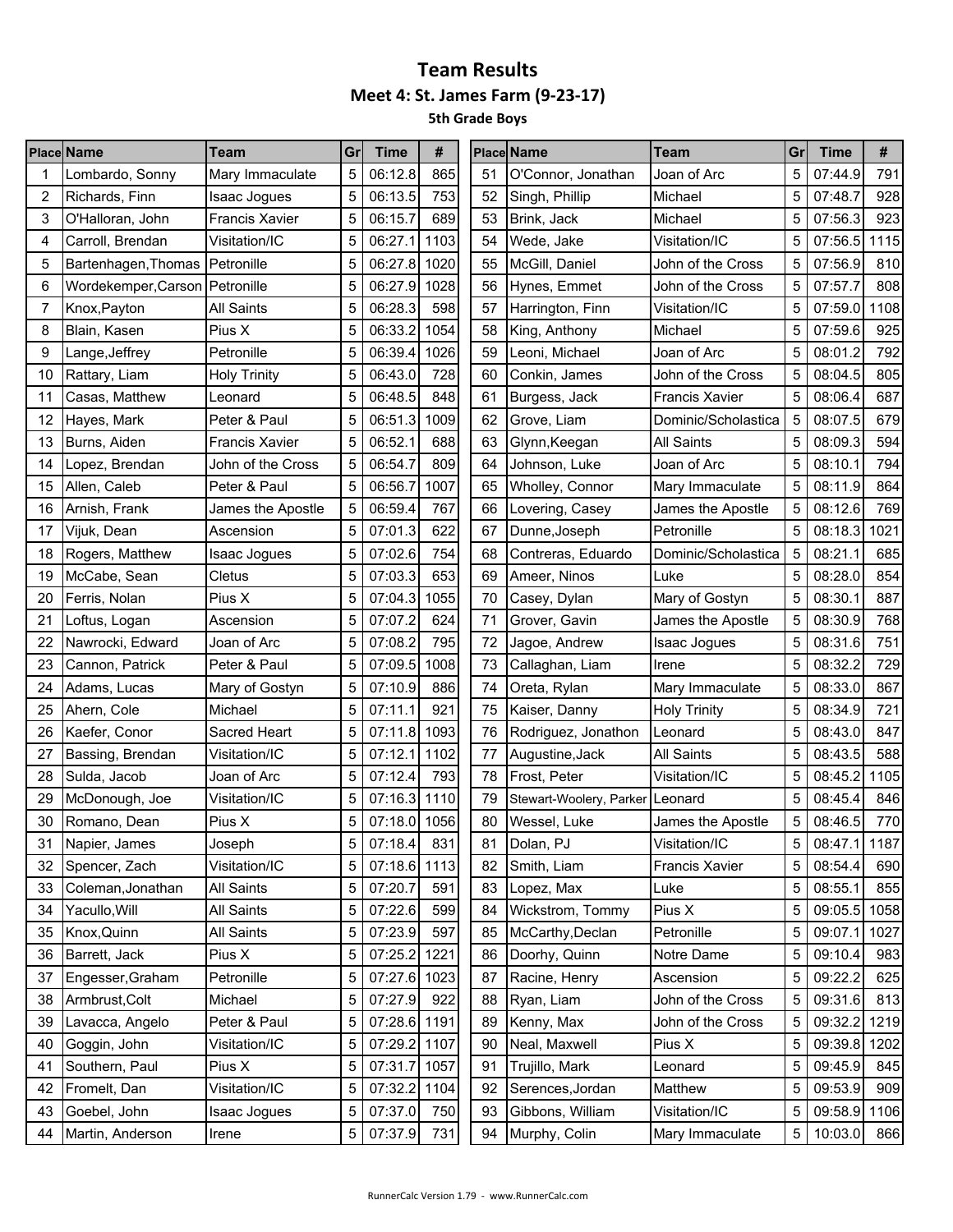| 45  | Fox, Gregory          | Giles               | 5              | 07:39.1     | 711  | 95 | Enos, Owen        | Raphael             | $\sqrt{5}$     | 10:21.2 1078 |     |
|-----|-----------------------|---------------------|----------------|-------------|------|----|-------------------|---------------------|----------------|--------------|-----|
| 46  | Sullivan, Matthew     | Irene               | 5              | 07:39.7     | 732  | 96 | Paulsen, Tully    | Visitation/IC       | $\overline{5}$ | 10:22.9 1111 |     |
| 47  | Williams, Peter       | Pius X              | 5              | 07:40.0     | 1059 | 97 | Anderson, Jack    | Francis Xavier      | 5              | 10:30.6      | 686 |
| 48  | Loftus, Jack          | Ascension           | 5              | 07:41.9     | 623  | 98 | Dbila, Adam       | <b>All Saints</b>   | 5              | 10:32.3      | 592 |
| 49  | Aulinskis, Tyler      | Cletus              | 5              | 07:42.4     | 650  | 99 | Ho, Eli           | Irene               | 5              | 10:33.8      | 730 |
| 50  | Knox, Sebastian       | All Saints          | 5              | 07:43.6     | 596  |    | 100 Linder, Simon | <b>Holy Trinity</b> | 5              | 11:01.7      | 722 |
|     | Place Name            | <b>Team</b>         | Gr             | <b>Time</b> | $\#$ |    | Place Name        | <b>Team</b>         | Gr             | <b>Time</b>  | #   |
|     | 101 De Young, Jack    | <b>All Saints</b>   | 5              | 11:27.7     | 593  |    |                   |                     |                |              |     |
|     | 102 Cahill, Patrick   | Isaac Jogues        | 5              | 11:37.8     | 748  |    |                   |                     |                |              |     |
|     | 103 Flores, Fabian    | Leonard             | 5              | 11:41.8     | 850  |    |                   |                     |                |              |     |
|     | 104 Lemoncello, Marco | Ascension           | 5              | 11:42.2     | 626  |    |                   |                     |                |              |     |
|     | 105 Reyes, Chris      | Dominic/Scholastica | $\overline{7}$ | 12:06.8     | 680  |    |                   |                     |                |              |     |
|     | 106 Cossyleon, Sal    | Dominic/Scholastica | 5              | 12:13.0     | 682  |    |                   |                     |                |              |     |
| 107 | Davenport, Charlie    | Notre Dame          | 5              | 12:13.4     | 982  |    |                   |                     |                |              |     |
|     | 108 Gulindo, Hector   | Leonard             | 5              | 12:15.7     | 849  |    |                   |                     |                |              |     |
|     | 109 Hutter, Gavin     | Petronille          | 5              |             | 1024 |    |                   |                     |                |              |     |
|     |                       |                     |                |             |      |    |                   |                     |                |              |     |
|     |                       |                     |                |             |      |    |                   |                     |                |              |     |
|     |                       |                     |                |             |      |    |                   |                     |                |              |     |
|     |                       |                     |                |             |      |    |                   |                     |                |              |     |
|     |                       |                     |                |             |      |    |                   |                     |                |              |     |
|     |                       |                     |                |             |      |    |                   |                     |                |              |     |
|     |                       |                     |                |             |      |    |                   |                     |                |              |     |
|     |                       |                     |                |             |      |    |                   |                     |                |              |     |
|     |                       |                     |                |             |      |    |                   |                     |                |              |     |
|     |                       |                     |                |             |      |    |                   |                     |                |              |     |
|     |                       |                     |                |             |      |    |                   |                     |                |              |     |
|     |                       |                     |                |             |      |    |                   |                     |                |              |     |
|     |                       |                     |                |             |      |    |                   |                     |                |              |     |
|     |                       |                     |                |             |      |    |                   |                     |                |              |     |
|     |                       |                     |                |             |      |    |                   |                     |                |              |     |
|     |                       |                     |                |             |      |    |                   |                     |                |              |     |
|     |                       |                     |                |             |      |    |                   |                     |                |              |     |
|     |                       |                     |                |             |      |    |                   |                     |                |              |     |
|     |                       |                     |                |             |      |    |                   |                     |                |              |     |
|     |                       |                     |                |             |      |    |                   |                     |                |              |     |
|     |                       |                     |                |             |      |    |                   |                     |                |              |     |
|     |                       |                     |                |             |      |    |                   |                     |                |              |     |
|     |                       |                     |                |             |      |    |                   |                     |                |              |     |
|     |                       |                     |                |             |      |    |                   |                     |                |              |     |
|     |                       |                     |                |             |      |    |                   |                     |                |              |     |
|     |                       |                     |                |             |      |    |                   |                     |                |              |     |
|     |                       |                     |                |             |      |    |                   |                     |                |              |     |
|     |                       |                     |                |             |      |    |                   |                     |                |              |     |
|     |                       |                     |                |             |      |    |                   |                     |                |              |     |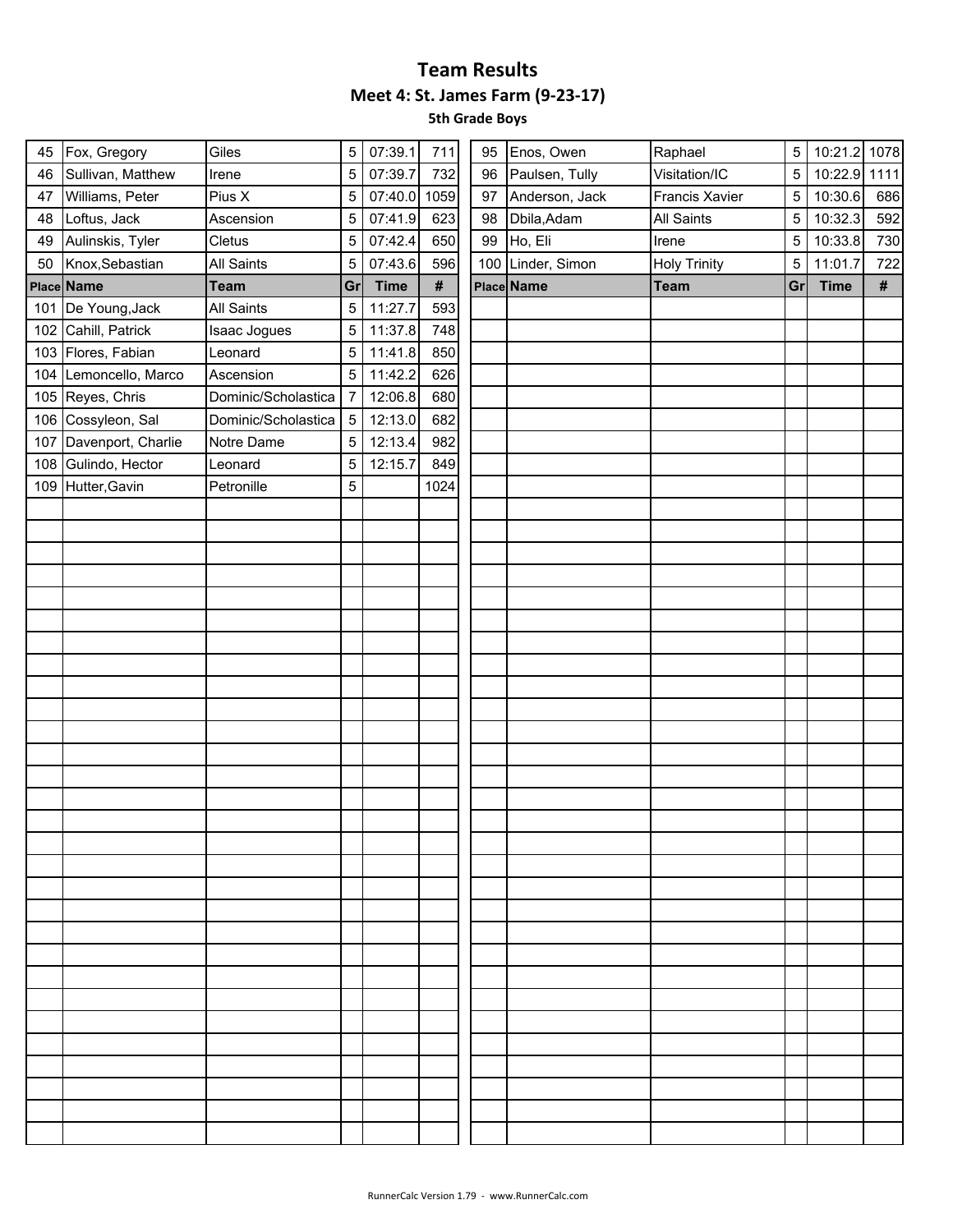### **Team Results Meet 4: St. James Farm (9‐23‐17) 5th Grade Girls**

|   | Place Team            |     | <b>Score Runner #1</b>          | Runner#2                   | Runner#3                 | Runner #4                                  | Runner#5                  | Runner#6                                     | Runner #7              | Tie |
|---|-----------------------|-----|---------------------------------|----------------------------|--------------------------|--------------------------------------------|---------------------------|----------------------------------------------|------------------------|-----|
|   | Michael               | 63  | Hernandez, Sophia (2)           | Mahan, Eleanor (5)         | Suterski, Zofia (13)     | McKenna, Lily (17)                         | Dominski, Camila (26)     | Brennan, Molly (49)                          | Schilling, Emma (74)   |     |
|   | 2 All Saints          |     | 109 Senall, Kiley (15)          | Coleman, Emily (16)        | Girard, Zoe (18)         | Kokkinos, Dylan (28)                       | Schuele, Katie (32)       | Johanneson, Julia (33) Wojtowicz, Bella (41) |                        |     |
| 3 | Irene                 |     | 111 Herbst, Annaliesa (6)       | Chiarello, Gabriella (7)   | Flowers, Mia (21)        | Martinez, Constanza (24) Vena, Gianna (53) |                           |                                              |                        |     |
|   | 4 Mary of Gostyn      |     | 115 Farrell, Peyton (4)         | Fremgen, Julia (19)        | Cieplak, Rylie (20)      | Slevin, Gabrielle (30)                     | Mendez, Abby (42)         | Russotiesi, Giovanna (46)                    | Gleason, Isabella (58) |     |
| 5 | Pius X                |     | 210 DeFeo, Annalee (8)          | Brown, Molly (27)          | Casey, Jeannie (34)      | Callaghan, Addie (56)                      | Gergen, Julia (85)        |                                              |                        |     |
|   | 6 Visitation/IC       | 223 | Moriarity, Scarlett (1)         | Lawrence, Clara (35)       | O'Shaughnessy, Kate (55  | Schafer, Adrian (65)                       | Bricker, Rachael (67)     | Berigan, Maggie (75)                         |                        |     |
|   | Ascension             | 236 | Loftus, Rylee (25)              | O'Brien, Kelsey (36)       | Fahey, Molly (52)        | Gibbs, Margaret (59)                       | Steinhofer, Samantha (64) | Treese, Grace (68)                           | Callero, Ella (79)     |     |
|   | 8 Joan of Arc         | 261 | Walls, Margaret (39)            | Bartolone, Alyssa (45)     | Ebey, Mary Elizabeth (54 | Testin, Molly (57)                         | Bikulcius, Ashley (66)    | Perez, Isabella (89)                         |                        |     |
| 9 | <b>Francis Xavier</b> |     | 309 Asleson, Audrey (3)         | Gannon, Bridget (61)       | Stritch, Maddie (71)     | Grech, Abby (78)                           | Kudlacz, Molly (96)       |                                              |                        |     |
|   | Petronille            |     | N.S. Boland, Kayla (22)         | Heimburger, Gwendolyn (44) | Helenhouse, Delilah (50  | Deegan, Lucy (86)                          |                           |                                              |                        |     |
|   | Notre Dame            |     | N.S. Mowrer, Olivia (29)        | Salzman, Alexa (76)        | Bernas, Charlee (92)     | Marimbe, Matipa (93)                       |                           |                                              |                        |     |
|   | Raphael               |     | N.S. Repovich, Molly (40)       | Quinn, McKenna (77)        | Streit, Sasha (95)       | Shannon, Bridget (99)                      |                           |                                              |                        |     |
|   | Peter & Paul          |     | N.S. Schrom, Molly (11)         | Heffron, Rebecca (12)      | Santella, Alexis (70)    |                                            |                           |                                              |                        |     |
|   | Cletus                |     | N.S. Gorman, Kasey (31)         | Zuber, Maeve (80)          | Zuber, Margaret (83)     |                                            |                           |                                              |                        |     |
|   | Sacred Heart          |     | N.S. Komel, Maggie (38)         | Munson, Sophia (72)        | Norton, Kaylyn (87)      |                                            |                           |                                              |                        |     |
|   | Matthew               |     | N.S. Rossi, Aniela (10)         | Rodriguez, Haley (97)      | Quiroz, Alexandra (98)   |                                            |                           |                                              |                        |     |
|   | Giles                 |     | N.S. Hendricks, Sophia (14)     | LaChance, Olivia (37)      |                          |                                            |                           |                                              |                        |     |
|   | Mary Immaculate       |     | N.S. Naughton, Katie (9)        | Solis, Sarah (43)          |                          |                                            |                           |                                              |                        |     |
|   | Dominic/Scholastica   |     | N.S. Pena, Angelique (23)       | Butz, Allison (69)         |                          |                                            |                           |                                              |                        |     |
|   | John of the Cross     |     | N.S. Valenzuela, Esmeralda (47) | McNamara, Claire (51)      |                          |                                            |                           |                                              |                        |     |
|   | James the Apostle     |     | N.S. Boucek, Ainsley (60)       | Bonifield, Vivian (63)     |                          |                                            |                           |                                              |                        |     |
|   | Isaac Jogues          |     | N.S. Wagner, Josie (73)         |                            |                          |                                            |                           |                                              |                        |     |
|   | Joseph                |     | N.S. Kane, Addison (90)         |                            |                          |                                            |                           |                                              |                        |     |
|   | <b>Holy Trinity</b>   |     | N.S. Held, Mary Helen (91)      |                            |                          |                                            |                           |                                              |                        |     |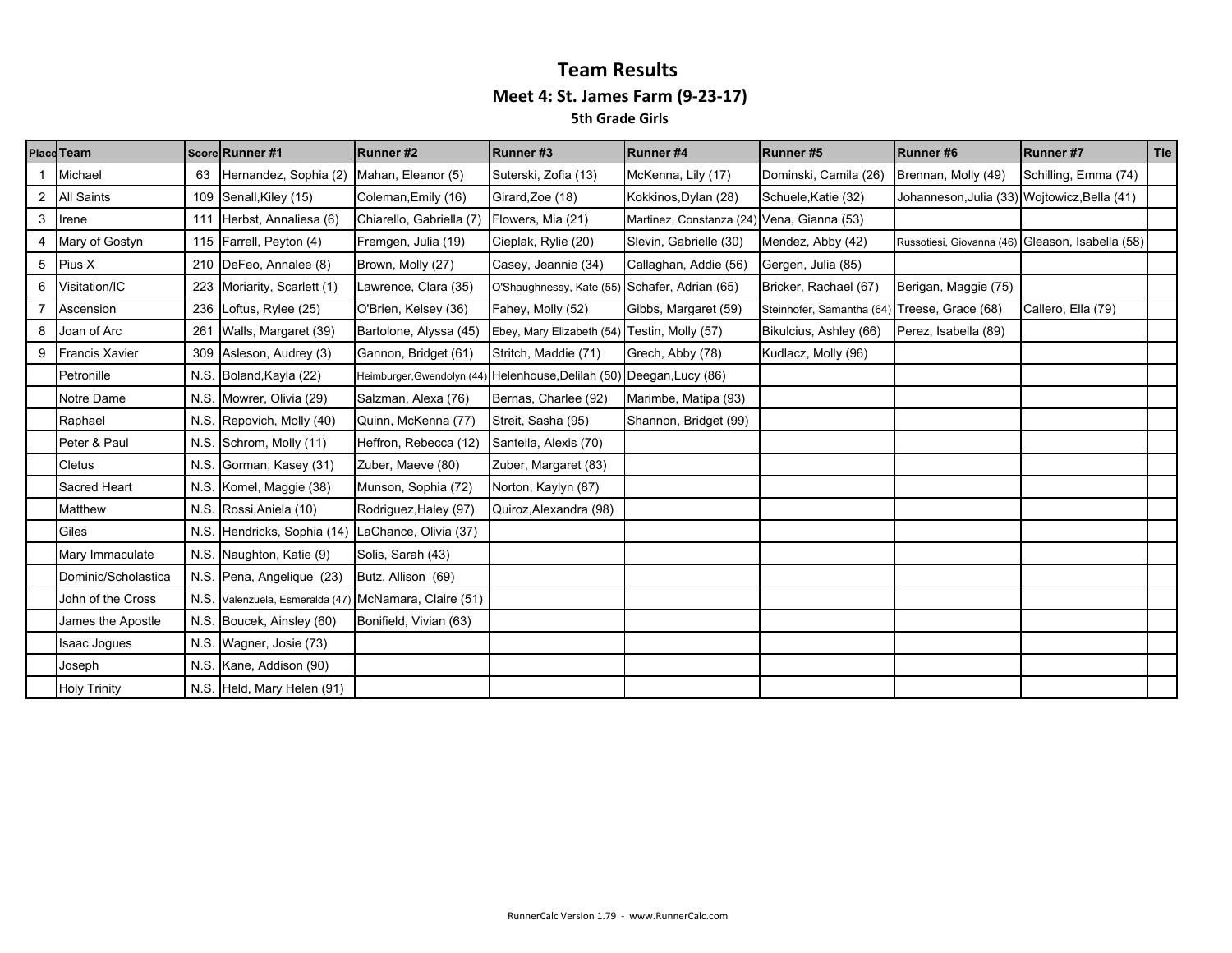**5th Grade Girls**

|    | <b>Place Name</b>                | <b>Team</b>           | Gr | <b>Time</b> | #    |    | <b>Place Name</b>               | <b>Team</b>           | Gr | <b>Time</b> | #    |
|----|----------------------------------|-----------------------|----|-------------|------|----|---------------------------------|-----------------------|----|-------------|------|
|    | Moriarity, Scarlett              | Visitation/IC         | 5  | 06:48.0     | 542  | 51 | McNamara, Claire                | John of the Cross     | 5  | 08:30.2     | 1186 |
| 2  | Hernandez, Sophia                | Michael               | 5  | 06:56.1     | 373  | 52 | Fahey, Molly                    | Ascension             | 5  | 08:38.1     | 1200 |
| 3  | Asleson, Audrey                  | <b>Francis Xavier</b> | 5  | 06:56.3     | 167  | 53 | Vena, Gianna                    | Irene                 | 5  | 08:42.0     | 214  |
| 4  | Farrell, Peyton                  | Mary of Gostyn        | 5  | 07:05.9     | 328  | 54 | Ebey, Mary Elizabeth            | Joan of Arc           | 5  | 08:43.7     | 254  |
| 5  | Mahan, Eleanor                   | Michael               | 5  | 07:09.9     | 376  | 55 | O'Shaughnessy, Kate             | Visitation/IC         | 5  | 08:45.8     | 545  |
| 6  | Herbst, Annaliesa                | Irene                 | 5  | 07:10.2     | 213  | 56 | Callaghan, Addie                | Pius X                | 5  | 08:46.8     | 484  |
| 7  | Chiarello, Gabriella             | Irene                 | 5  | 07:10.4     | 211  | 57 | Testin, Molly                   | Joan of Arc           | 5  | 08:49.1     | 253  |
| 8  | DeFeo, Annalee                   | Pius X                | 5  | 07:15.6     | 486  | 58 | Gleason, Isabella               | Mary of Gostyn        | 5  | 08:50.1     | 331  |
| 9  | Naughton, Katie                  | Mary Immaculate       | 5  | 07:16.2     | 317  | 59 | Gibbs, Margaret                 | Ascension             | 5  | 08:50.8     | 119  |
| 10 | Rossi, Aniela                    | Matthew               | 5  | 07:16.7     | 359  | 60 | Boucek, Ainsley                 | James the Apostle     | 5  | 08:52.1     | 239  |
| 11 | Schrom, Molly                    | Peter & Paul          | 5  | 07:18.4     | 444  | 61 | Gannon, Bridget                 | <b>Francis Xavier</b> | 5  | 08:52.7     | 168  |
| 12 | Heffron, Rebecca                 | Peter & Paul          | 5  | 07:19.1     | 440  | 62 | Fremgen, Grace                  | Mary of Gostyn        | 5  | 08:57.1     | 330  |
| 13 | Suterski, Zofia                  | Michael               | 5  | 07:20.2     | 379  | 63 | Bonifield, Vivian               | James the Apostle     | 5  | 08:58.4     | 238  |
| 14 | Hendricks, Sophia                | Giles                 | 5  | 07:21.4     | 193  | 64 | Steinhofer, Samantha            | Ascension             | 5  | 08:59.3     | 121  |
| 15 | Senall, Kiley                    | <b>All Saints</b>     | 5  | 07:22.3     | 110  | 65 | Schafer, Adrian                 | Visitation/IC         | 5  | 09:00.8     | 1181 |
| 16 | Coleman, Emily                   | <b>All Saints</b>     | 5  | 07:32.5     | 102  | 66 | <b>Bikulcius, Ashley</b>        | Joan of Arc           | 5  | 09:01.5     | 249  |
| 17 | McKenna, Lily                    | Michael               | 5  | 07:33.4     | 377  | 67 | Bricker, Rachael                | Visitation/IC         | 5  | 09:02.0     | 533  |
| 18 | Girard, Zoe                      | <b>All Saints</b>     | 5  | 07:33.6     | 104  | 68 | Treese, Grace                   | Ascension             | 5  | 09:02.4     | 118  |
| 19 | Fremgen, Julia                   | Mary of Gostyn        | 5  | 07:38.4     | 329  | 69 | Butz, Allison                   | Dominic/Scholastica   | 5  | 09:03.0     | 163  |
| 20 | Cieplak, Rylie                   | Mary of Gostyn        | 5  | 07:40.4     | 327  | 70 | Santella, Alexis                | Peter & Paul          | 5  | 09:14.9     | 442  |
| 21 | Flowers, Mia                     | Irene                 | 5  | 07:43.2     | 212  | 71 | Stritch, Maddie                 | <b>Francis Xavier</b> | 5  | 09:24.0     | 171  |
| 22 | Boland, Kayla                    | Petronille            | 5  | 07:43.9     | 457  | 72 | Munson, Sophia                  | Sacred Heart          | 5  | 09:32.0     | 522  |
| 23 | Pena, Angelique                  | Dominic/Scholastica   | 5  | 07:44.4     | 165  | 73 | Wagner, Josie                   | <b>Isaac Jogues</b>   | 5  | 09:38.6     | 225  |
| 24 | Martinez, Constanza              | Irene                 | 6  | 07:45.0     | 1199 | 74 | Schilling, Emma                 | Michael               | 5  | 09:43.4     | 378  |
| 25 | Loftus, Rylee                    | Ascension             | 5  | 07:47.4     | 120  | 75 | Berigan, Maggie                 | Visitation/IC         | 5  | 09:43.6     | 532  |
| 26 | Dominski, Camila                 | Michael               | 5  | 07:50.1     | 372  | 76 | Salzman, Alexa                  | Notre Dame            | 5  | 09:49.1     | 417  |
| 27 | Brown, Molly                     | Pius X                | 5  | 07:52.5     | 483  | 77 | Quinn, McKenna                  | Raphael               | 5  | 09:49.8     | 505  |
| 28 | Kokkinos, Dylan                  | <b>All Saints</b>     | 5  | 07:52.9     | 106  | 78 | Grech, Abby                     | <b>Francis Xavier</b> | 5  | 09:54.3     | 169  |
| 29 | Mowrer, Olivia                   | Notre Dame            | 5  | 07:53.2     | 414  | 79 | Callero, Ella                   | Ascension             | 5  | 09:55.4     | 122  |
| 30 | Slevin, Gabrielle                | Mary of Gostyn        | 5  | 07:53.8     | 334  | 80 | Zuber, Maeve                    | Cletus                | 5  | 09:58.0     | 139  |
| 31 | Gorman, Kasey                    | Cletus                | 5  | 07:54.4     | 138  | 81 | Schmiedler, Catherine Ascension |                       | 5  | 10:03.5     | 123  |
| 32 | Schuele, Katie                   | All Saints            | 5  | 07:58.9     | 109  | 82 | O'Brien, Gianna                 | All Saints            | 5  | 10:06.9     | 108  |
| 33 | Johanneson, Julia                | All Saints            | 5  | 08:00.3     | 105  | 83 | Zuber, Margaret                 | Cletus                | 5  | 10:23.6     | 140  |
| 34 | Casey, Jeannie                   | Pius X                | 5  | 08:04.1     | 485  | 84 | Bello-Mendoza, Ivana            | <b>All Saints</b>     | 5  | 10:35.6     | 101  |
| 35 | Lawrence, Clara                  | Visitation/IC         | 5  | 08:04.4     | 538  | 85 | Gergen, Julia                   | Pius X                | 5  | 10:50.5     | 1220 |
| 36 | O'Brien, Kelsey                  | Ascension             | 5  | 08:05.0     | 124  | 86 | Deegan, Lucy                    | Petronille            | 5  | 10:58.5     | 459  |
| 37 | LaChance, Olivia                 | Giles                 | 5  | 08:07.2     | 1217 | 87 | Norton, Kaylyn                  | Sacred Heart          | 5  | 10:58.9     | 525  |
| 38 | Komel, Maggie                    | Sacred Heart          | 5  | 08:13.4     | 519  | 88 | Beck, Ellie                     | <b>All Saints</b>     | 5  | 10:59.7     | 100  |
| 39 | Walls, Margaret                  | Joan of Arc           | 5  | 08:15.4     | 251  | 89 | Perez, Isabella                 | Joan of Arc           | 5  | 11:04.7     | 255  |
| 40 | Repovich, Molly                  | Raphael               | 5  | 08:16.1     | 503  | 90 | Kane, Addison                   | Joseph                | 5  | 11:08.0     | 291  |
| 41 | Wojtowicz, Bella                 | All Saints            | 5  | 08:17.7     | 111  | 91 | Held, Mary Helen                | <b>Holy Trinity</b>   | 5  | 11:11.1     | 209  |
| 42 | Mendez, Abby                     | Mary of Gostyn        | 5  | 08:18.4     | 332  | 92 | Bernas, Charlee                 | Notre Dame            | 5  | 11:22.5     | 410  |
| 43 | Solis, Sarah                     | Mary Immaculate       | 5  | 08:19.1     | 318  | 93 | Marimbe, Matipa                 | Notre Dame            | 5  | 11:24.7     | 413  |
| 44 | Heimburger, Gwendolyn Petronille |                       | 5  | 08:19.9     | 460  | 94 | Gallagher, Olivia               | <b>All Saints</b>     | 5  | 11:27.5     | 103  |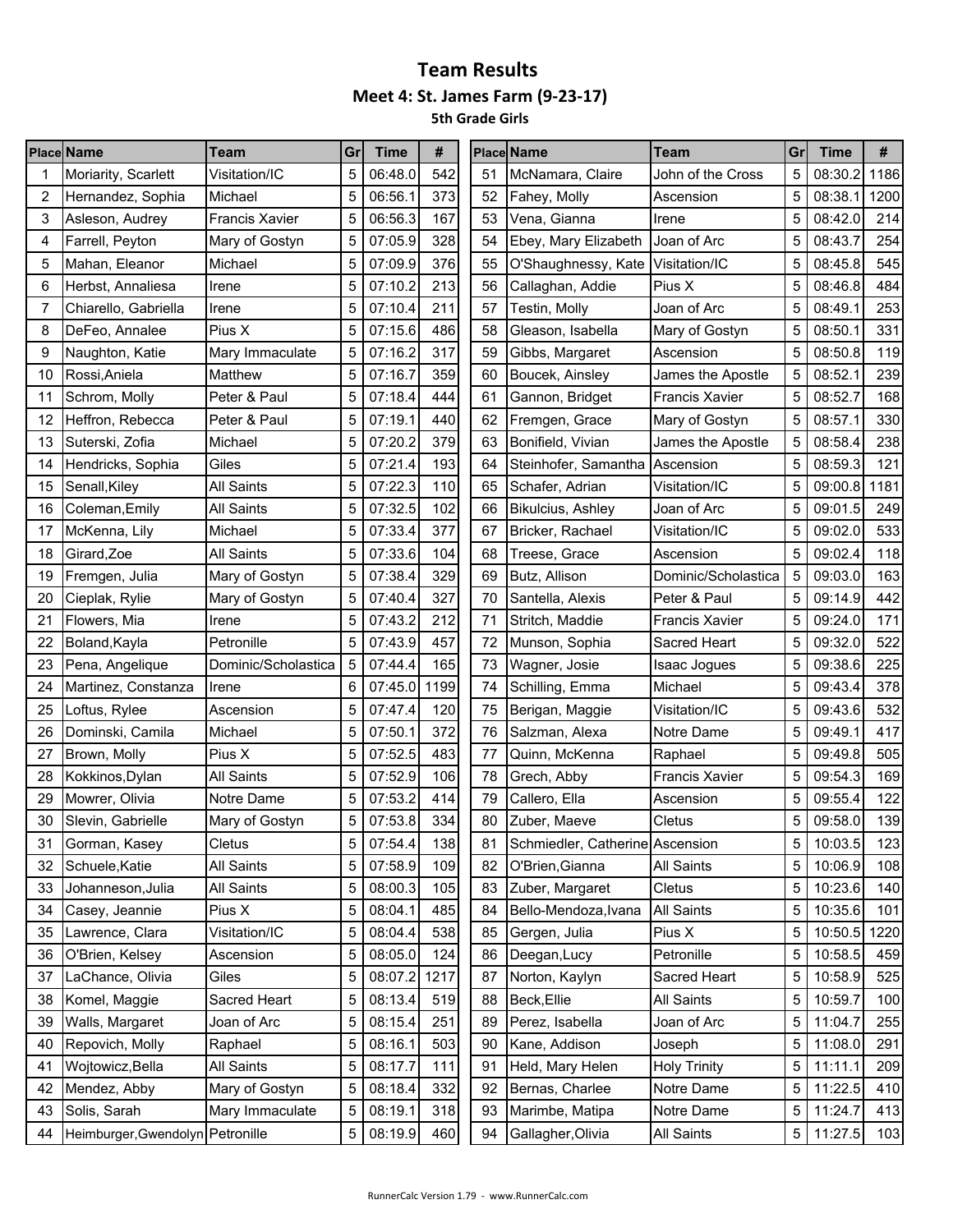| 45 | Bartolone, Alyssa                       | Joan of Arc       |   | 08:22.7 | 248 |
|----|-----------------------------------------|-------------------|---|---------|-----|
| 46 | Russotiesi, Giovanna Mary of Gostyn     |                   | 5 | 08:24.4 | 333 |
| 47 | Valenzuela, Esmeralda John of the Cross |                   |   | 08:25.2 | 266 |
| 48 | Meyers, Sarah                           | <b>All Saints</b> |   | 08:26.1 | 107 |
| 49 | Brennan, Molly                          | Michael           |   | 08:27.6 | 371 |
| 50 | Helenhouse, Delilah                     | Petronille        |   | 08:27.8 | 462 |

| 45 Bartolone, Alyssa                       | Joan of Arc | 5 I | 08:22.7 | 248 |    | 95 Streit, Sasha | Raphael               | 5 11:56.5        | 502 |
|--------------------------------------------|-------------|-----|---------|-----|----|------------------|-----------------------|------------------|-----|
| 46 Russotiesi, Giovanna Mary of Gostyn     |             | 5 I | 08:24.4 | 333 | 96 | Kudlacz, Molly   | <b>Francis Xavier</b> | $5 \mid 12:26.1$ | 172 |
| 47 Valenzuela, Esmeralda John of the Cross |             | 5 I | 08:25.2 | 266 | 97 | Rodriguez, Haley | Matthew               | 5 12:31.9        | 362 |
| 48 Meyers, Sarah                           | All Saints  | 5 I | 08:26.1 | 107 | 98 | Quiroz.Alexandra | Matthew               | $5$   12:32.4    | 361 |
| 49 Brennan, Molly                          | Michael     | 5 I | 08:27.6 | 371 | 99 | Shannon, Bridget | Raphael               | $5$ 17:19.7      | 504 |
| 50 Helenhouse, Delilah                     | Petronille  | 5 I | 08:27.8 | 462 |    |                  |                       |                  |     |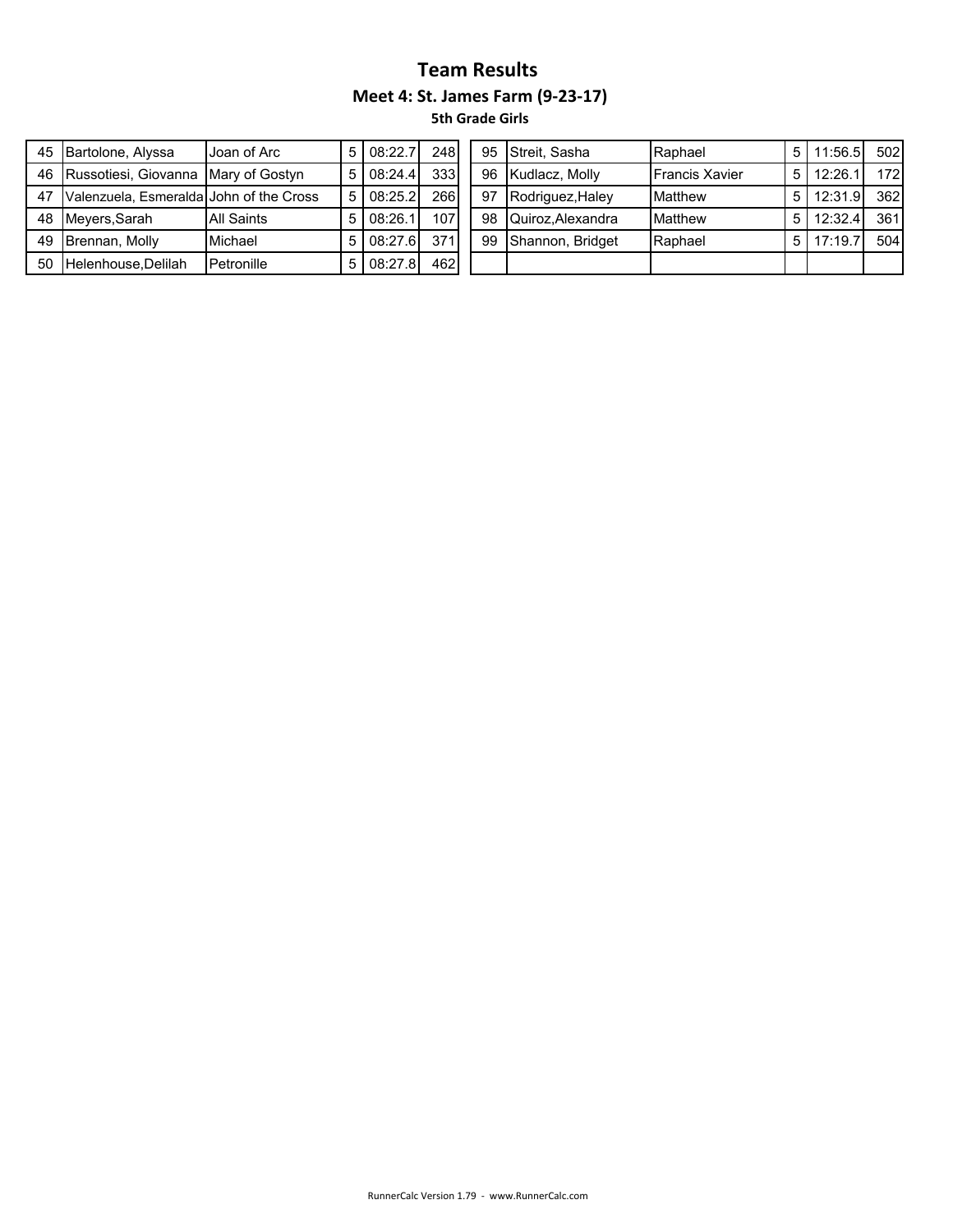|                | Place Team            |      | Score Runner #1                             | Runner#2                                                                | Runner#3               | Runner#4                                      | Runner#5                                          | Runner#6                                   | Runner #7             | Tie |
|----------------|-----------------------|------|---------------------------------------------|-------------------------------------------------------------------------|------------------------|-----------------------------------------------|---------------------------------------------------|--------------------------------------------|-----------------------|-----|
|                | Visitation/IC         | 82   | McKillop, Nathan (2)                        | Keating, Danny (15)                                                     | Calcagno, Mike (18)    | Simkowski, Daniel (19)                        | Kenny, Billy (28)                                 | Johnson, Aiden (55)                        | Berigan, Patrick (57) |     |
| 2              | Michael               | 141  |                                             | Striedl, Christopher (10) Fitzpatrick, William (11) Sheahin, Lucas (35) |                        | Baker, Gavin (42)                             | Swiatek, Luc (43)                                 | Spahn, (46)                                | Anderson, Joseph (48) |     |
|                | Mary of Gostyn        | 152  | Petersen, Daniel (17)                       | O'Connor, Rory (20)                                                     | Nolan, Brett (22)      | Mysliwiec, Curtis (29)                        | Flannery, Hugh (64)                               |                                            |                       |     |
| 4              | Peter & Paul          |      | 186 Spellman, Matthew (7)                   | Roberts, Dylan (24)                                                     | Keegan, James (40)     | Gehrs, Samuel (54)                            | Esser, Alexander (61)                             | Knapp, Doug (120)                          |                       |     |
| 5              | Ascension             | 190  | Esposito, Ross (21)                         | Halper, Joseph (23)                                                     | Schmiedler, Tom (25)   | O'Brien, Evan (44)                            | Nacke, James (77)                                 | Huggins, Declan (84)                       |                       |     |
| 6              | James the Apostle     | 206  | Jochum, Timothy (8)                         | Spahn, Brendan (37)                                                     | Paige, Trevor (39)     | Cardona, Roman (59)                           | Green, Joseph (63)                                | Molloy, Jacob (112)                        |                       |     |
| $\overline{7}$ | <b>Cletus</b>         | 215  | Townsend, Thomas (5) Llerenas, Adrian (6)   |                                                                         | Mulcrone, Quinn (26)   | Shanley, Matthew (82)                         | Ruiz, Benjamin (96)                               | Nawas, Alex (97)                           | DeRat, Elliot (114)   |     |
| 8              | Mary Immaculate       | 226  | Naughton, Mathhew (4) Koplinski, Jonah (27) |                                                                         | Bargas, Caden (47)     | Waechter, Matthew (73) O'Donnell, Conner (75) |                                                   | McFarlane, Spencer (78) Barry, Jack (102)  |                       | 304 |
| 9              | <b>Francis Xavier</b> | 226  | Strayer, Nicholas (1)                       | Robbins, Cole (36)                                                      | Crandall, Johnny (45)  | Cutler, Owen (49)                             | Filbin, Quinn (95)                                | Castaneda, Eddy (103) Connolly, Sean (105) |                       | 329 |
| 10             | Joan of Arc           | 234  | Huesing, Nicholas (3)                       | Kohlmeyer, Dennis (30) Brown, Alex (32)                                 |                        |                                               | Luchetti, Christopher (81) Stevenson, Daniel (88) |                                            |                       |     |
| 11             | Irene                 | 258  | Conte, Ben (12)                             | Kolozsy, Owen (34)                                                      | Kolker, Joseph (38)    | Powell, Michael (56)                          | Garcia, Daniel (118)                              |                                            |                       |     |
|                | Petronille            | N.S. | King, Kevin (9)                             | Gusanders, Andrew (52) larrobino, Francis (53)                          |                        | Cooney, Brennan (60)                          |                                                   |                                            |                       |     |
|                | Pius X                | N.S. | Bianco, Gabriel (31)                        | Rosenthal, Joey (41)                                                    | Castaneda, Eddie (69)  | Denault, Nick (119)                           |                                                   |                                            |                       |     |
|                | <b>All Saints</b>     | N.S. | Fenlon, Brendan (14)                        | Vivar, Aaron (83)                                                       | Dela Cruz, Jordan (85) | Muller, Eddie (89)                            |                                                   |                                            |                       |     |
|                | Raphael               | N.S. | Hart, Joey (33)                             | Smith, Noah (65)                                                        | Malone, Lucas (91)     | Liedel, Nick (94)                             |                                                   |                                            |                       |     |
|                | Notre Dame            | N.S. | Arenz, Charlie (93)                         | DuFour, Connor (109)                                                    | Kassay, Andrew (115)   |                                               |                                                   |                                            |                       |     |
|                | John of the Cross     | N.S. | Facchini, Cuyler (108)                      | Mathey, Matthew (110) Turcich, William (111)                            |                        |                                               |                                                   |                                            |                       |     |
|                | Sacred Heart          | N.S. | Hallerud, Chris (13)                        | Wyatt, Sean (99)                                                        |                        |                                               |                                                   |                                            |                       |     |
|                | Joseph                | N.S. | Fletcher, Elias (51)                        | Flavin, Sean (70)                                                       |                        |                                               |                                                   |                                            |                       |     |
|                | Giles                 | N.S. | Estes, Cameron (71)                         | Agozo, Ryan (74)                                                        |                        |                                               |                                                   |                                            |                       |     |
|                | Leonard               | N.S. | Trujillo, Issac (62)                        | Murguia, Isaac (116)                                                    |                        |                                               |                                                   |                                            |                       |     |
|                | Dominic/Scholastica   | N.S. | Tran, Jonah (80)                            | Galvez, Adam (104)                                                      |                        |                                               |                                                   |                                            |                       |     |
|                | Isaac Jogues          | N.S. | Kline, Christian (16)                       |                                                                         |                        |                                               |                                                   |                                            |                       |     |
|                | Matthew               | N.S. | Schulze, Jake (90)                          |                                                                         |                        |                                               |                                                   |                                            |                       |     |
|                | Luke                  |      | N.S. Dugan, Liam (101)                      |                                                                         |                        |                                               |                                                   |                                            |                       |     |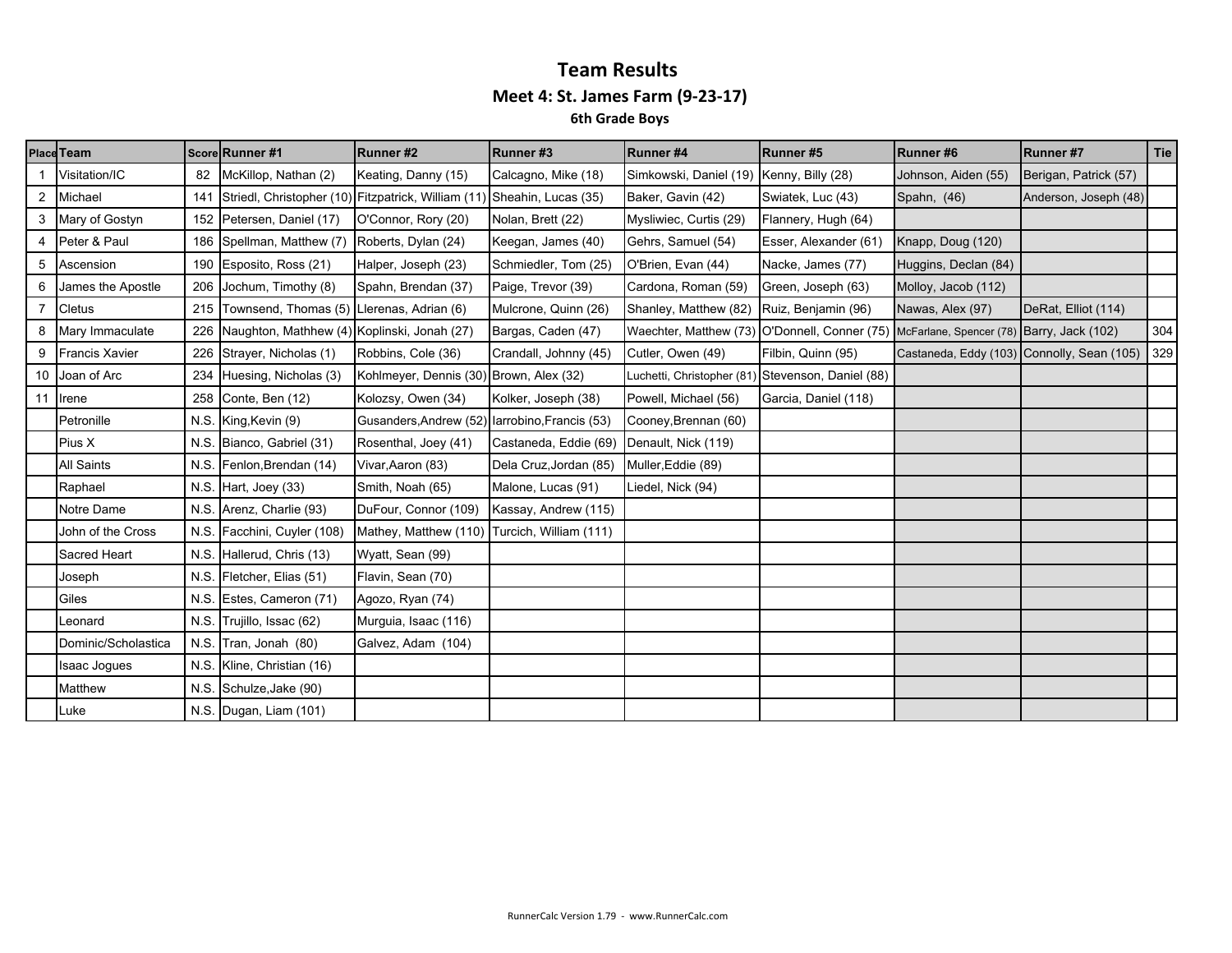|    | <b>Place Name</b>    | <b>Team</b>           | Grl | <b>Time</b>  | #    |    | <b>Place Name</b>                 | <b>Team</b>         | Gr    | <b>Time</b>  | #    |
|----|----------------------|-----------------------|-----|--------------|------|----|-----------------------------------|---------------------|-------|--------------|------|
|    | Strayer, Nicholas    | <b>Francis Xavier</b> | 6   | 09:33.0      | 699  | 51 | Fletcher, Elias                   | Joseph              | 6     | 11:32.8      | 835  |
| 2  | McKillop, Nathan     | Visitation/IC         | 6   | 09:34.6      | 1128 | 52 | Gusanders, Andrew                 | Petronille          | 6     | 11:33.8      | 1032 |
| 3  | Huesing, Nicholas    | Joan of Arc           | 6   | 09:38.5      | 797  | 53 | larrobino, Francis                | Petronille          | 6     | 11:35.0 1034 |      |
| 4  | Naughton, Mathhew    | Mary Immaculate       | 6   | 09:47.4      | 873  | 54 | Gehrs, Samuel                     | Peter & Paul        | 6     | 11:37.1      | 1012 |
| 5  | Townsend, Thomas     | Cletus                | 6   | 10:01.2      | 658  | 55 | Johnson, Aiden                    | Visitation/IC       | 6     | 11:37.4      | 1122 |
| 6  | Llerenas, Adrian     | Cletus                | 6   | 10:04.2      | 654  | 56 | Powell, Michael                   | Irene               | 6     | 11:41.0      | 737  |
| 7  | Spellman, Matthew    | Peter & Paul          | 6   | 10:05.1      | 1016 | 57 | Berigan, Patrick                  | Visitation/IC       | 6     | 11:43.2      | 1116 |
| 8  | Jochum, Timothy      | James the Apostle     | 6   | 10:07.9      | 774  | 58 | Trapani, Aidan                    | Michael             | 6     | 11:45.3      | 951  |
| 9  | King, Kevin          | Petronille            | 6   | 10:13.9      | 1035 | 59 | Cardona, Roman                    | James the Apostle   | 6     | 11:47.7      | 771  |
| 10 | Striedl, Christopher | Michael               | 6   | 10:16.2      | 949  | 60 | Cooney, Brennan                   | Petronille          | 6     | 11:48.9      | 1031 |
| 11 | Fitzpatrick, William | Michael               | 6   | 10:18.3      | 939  | 61 | Esser, Alexander                  | Peter & Paul        | 6     | 11:50.9      | 1011 |
| 12 | Conte, Ben           | Irene                 | 6   | 10:24.9      | 733  | 62 | Trujillo, Issac                   | Leonard             | 6     | 11:52.5      | 851  |
| 13 | Hallerud, Chris      | Sacred Heart          | 6   | 10:31.9      | 1091 | 63 | Green, Joseph                     | James the Apostle   | 6     | 11:55.1      | 773  |
| 14 | Fenlon, Brendan      | <b>All Saints</b>     | 6   | 10:33.5      | 603  | 64 | Flannery, Hugh                    | Mary of Gostyn      | 6     | 11:56.2      | 888  |
| 15 | Keating, Danny       | Visitation/IC         | 6   | 10:37.4      | 1124 | 65 | Smith, Noah                       | Raphael             | 6     | 11:57.9      | 1082 |
| 16 | Kline, Christian     | Isaac Jogues          | 6   | 10:37.6      | 756  | 66 | Bauer, Jayden                     | Michael             | 6     | 11:58.3      | 933  |
| 17 | Petersen, Daniel     | Mary of Gostyn        | 6   | 10:38.2      | 893  | 67 | Hemmersmeier, Sam                 | Visitation/IC       | 6     | 11:59.2      | 1212 |
| 18 | Calcagno, Mike       | Visitation/IC         | 6   | 10:39.3      | 1118 | 68 | Mayfield, Ryan                    | Visitation/IC       | 6     | 12:02.6 1127 |      |
| 19 | Simkowski, Daniel    | Visitation/IC         | 6   | 10:39.7      | 1131 | 69 | Castaneda, Eddie                  | Pius X              | 6     | 12:03.3      | 1061 |
| 20 | O'Connor, Rory       | Mary of Gostyn        | 6   | 10:40.4      | 892  | 70 | Flavin, Sean                      | Joseph              | 6     | 12:05.3      | 832  |
| 21 | Esposito, Ross       | Ascension             | 6   | 10:40.7      | 635  | 71 | Estes, Cameron                    | Giles               | 6     | 12:06.1      | 716  |
| 22 | Nolan, Brett         | Mary of Gostyn        | 6   | 10:44.2      | 891  | 72 | Karnick, Anthony                  | Michael             | 6     | 12:08.0      | 944  |
| 23 | Halper, Joseph       | Ascension             | 6   | 10:47.4      | 637  | 73 | Waechter, Matthew                 | Mary Immaculate     | 6     | 12:09.0      | 875  |
| 24 | Roberts, Dylan       | Peter & Paul          | 6   | 10:48.4      | 1015 | 74 | Agozo, Ryan                       | Giles               | 6     | 12:09.2      | 714  |
| 25 | Schmiedler, Tom      | Ascension             | 6   | 10:48.9      | 632  | 75 | O'Donnell, Conner                 | Mary Immaculate     | 6     | 12:09.9      | 874  |
| 26 | Mulcrone, Quinn      | Cletus                | 6   | 10:50.7      | 655  | 76 | Keough, Jacob                     | Michael             | 6     | 12:12.1      | 945  |
| 27 | Koplinski, Jonah     | Mary Immaculate       | 6   | 10:50.9      | 871  | 77 | Nacke, James                      | Ascension           | 5     | 12:15.5      | 621  |
| 28 | Kenny, Billy         | Visitation/IC         | 6   | 10:55.6      | 1109 | 78 | McFarlane, Spencer                | Mary Immaculate     | 6     | 12:18.4      | 872  |
| 29 | Mysliwiec, Curtis    | Mary of Gostyn        | 6   | 11:02.7      | 890  | 79 | Fahey, Declan                     | Visitation/IC       | 6     | 12:21.5      | 1120 |
| 30 | Kohlmeyer, Dennis    | Joan of Arc           | 6   | 11:07.4      | 798  | 80 | Tran, Jonah                       | Dominic/Scholastica | 6     | 12:21.8      | 684  |
| 31 | Bianco, Gabriel      | Pius X                | 6   | 11:08.8 1060 |      | 81 | Luchetti, Christopher Joan of Arc |                     | $\,6$ | 12:23.7      | 799  |
| 32 | Brown, Alex          | Joan of Arc           | 6   | 11:10.3      | 800  | 82 | Shanley, Matthew                  | Cletus              | 6     | 12:33.2      | 678  |
| 33 | Hart, Joey           | Raphael               | 6   | 11:11.7 1079 |      | 83 | Vivar, Aaron                      | <b>All Saints</b>   | 6     | 12:34.7      | 607  |
| 34 | Kolozsy, Owen        | Irene                 | 6   | 11:13.9      | 736  | 84 | Huggins, Declan                   | Ascension           | 6     | 12:42.5      | 633  |
| 35 | Sheahin, Lucas       | Michael               | 6   | 11:14.6      | 946  | 85 | Dela Cruz, Jordan                 | <b>All Saints</b>   | 6     | 12:43.8      | 602  |
| 36 | Robbins, Cole        | <b>Francis Xavier</b> | 6   | 11:16.3      | 698  | 86 | Bertuca, Anthony                  | Michael             | 6     | 12:45.8      | 934  |
| 37 | Spahn, Brendan       | James the Apostle     | 6   | 11:17.6      | 777  | 87 | Globe, Michael                    | Michael             | 6     | 12:47.3      | 940  |
| 38 | Kolker, Joseph       | Irene                 | 6   | 11:18.4      | 735  | 88 | Stevenson, Daniel                 | Joan of Arc         | 6     | 12:48.2      | 802  |
| 39 | Paige, Trevor        | James the Apostle     | 6   | 11:19.7      | 776  | 89 | Muller, Eddie                     | <b>All Saints</b>   | 6     | 12:50.4      | 606  |
| 40 | Keegan, James        | Peter & Paul          | 6   | 11:21.2 1013 |      | 90 | Schulze, Jake                     | Matthew             | 6     | 12:51.4      | 912  |
| 41 | Rosenthal, Joey      | Pius X                | 6   | 11:21.4 1063 |      | 91 | Malone, Lucas                     | Raphael             | 6     | 12:52.4      | 1081 |
| 42 | Baker, Gavin         | Michael               | 6   | 11:23.4      | 931  | 92 | Fischesser, Charles               | Michael             | 6     | 12:54.8      | 938  |
| 43 | Swiatek, Luc         | Michael               | 6   | 11:25.0      | 950  | 93 | Arenz, Charlie                    | Notre Dame          | 6     | 12:57.6      | 984  |
| 44 | O'Brien, Evan        | Ascension             | 6   | 11:27.1      | 634  | 94 | Liedel, Nick                      | Raphael             | 6     | 13:01.0 1080 |      |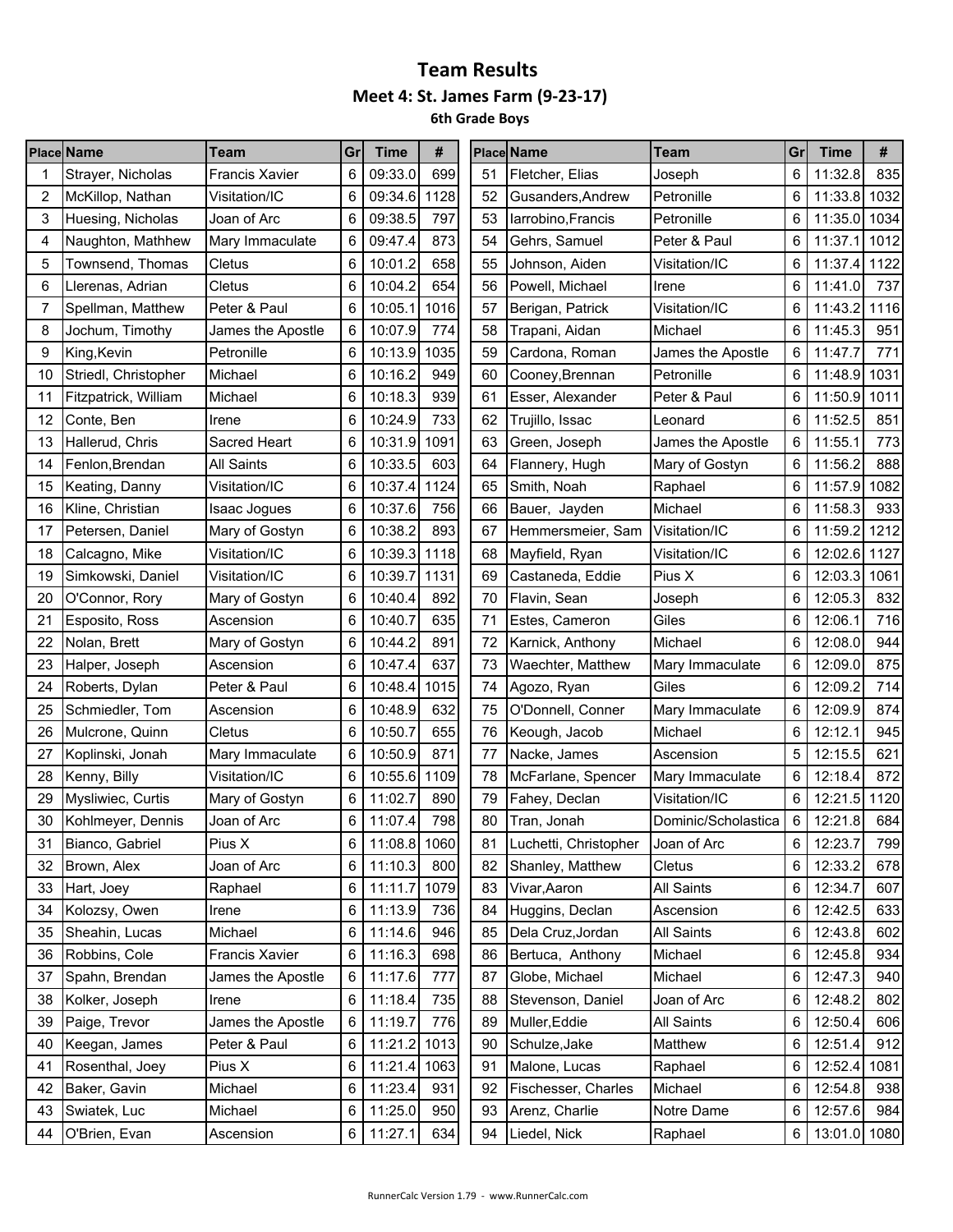| 45  | Crandall, Johnny     | Francis Xavier        | 6  | 11:27.5     | 693  | 95  | Filbin, Quinn  | <b>Francis Xavier</b> | 6  | 13:02.4     | 695  |
|-----|----------------------|-----------------------|----|-------------|------|-----|----------------|-----------------------|----|-------------|------|
| 46  | Spahn,               | Michael               | 6  | 11:29.2     | 948  | 96  | Ruiz, Benjamin | Cletus                | 6  | 13:03.2     | 657  |
| 47  | Bargas, Caden        | Mary Immaculate       | 6  | 11:30.8     | 868  | 97  | Nawas, Alex    | Cletus                | 6  | 13:10.4     | 676  |
| 48  | Anderson, Joseph     | Michael               | 6  | 11:31.0     | 930  | 98  | Diamond,       | Michael               | 6  | 13:20.9     | 936  |
| 49  | Cutler, Owen         | <b>Francis Xavier</b> | 6  | 11:31.5     | 694  | 99  | Wyatt, Sean    | Sacred Heart          | 6  | 13:27.5     | 1101 |
| 50  | Huelskoetter, Luke   | Michael               | 6  | 11:31.9     | 942  | 100 | Joyce, Gavin   | Michael               | 6  | 13:35.0     | 943  |
|     | Place Name           | <b>Team</b>           | Gr | <b>Time</b> | $\#$ |     | Place Name     | <b>Team</b>           | Gr | <b>Time</b> | #    |
| 101 | Dugan, Liam          | Luke                  | 6  | 13:58.4     | 856  |     |                |                       |    |             |      |
|     | 102 Barry, Jack      | Mary Immaculate       | 6  | 14:10.9     | 869  |     |                |                       |    |             |      |
| 103 | Castaneda, Eddy      | <b>Francis Xavier</b> | 6  | 14:15.2     | 691  |     |                |                       |    |             |      |
| 104 | Galvez, Adam         | Dominic/Scholastica   | 6  | 14:18.9     | 681  |     |                |                       |    |             |      |
|     | 105 Connolly, Sean   | <b>Francis Xavier</b> | 6  | 14:24.1     | 692  |     |                |                       |    |             |      |
|     | 106 Lynas, Malcolm   | Visitation/IC         | 6  | 14:25.4     | 1126 |     |                |                       |    |             |      |
| 107 | Doerries, Michael    | Michael               | 6  | 15:12.7     | 937  |     |                |                       |    |             |      |
|     | 108 Facchini, Cuyler | John of the Cross     | 6  | 15:13.5     | 816  |     |                |                       |    |             |      |
| 109 | DuFour, Connor       | Notre Dame            | 6  | 15:14.2     | 987  |     |                |                       |    |             |      |
|     | 110 Mathey, Matthew  | John of the Cross     | 6  | 15:16.9     | 1194 |     |                |                       |    |             |      |
| 111 | Turcich, William     | John of the Cross     | 6  | 15:17.6     | 819  |     |                |                       |    |             |      |
|     | 112 Molloy, Jacob    | James the Apostle     | 6  | 16:12.4     | 775  |     |                |                       |    |             |      |
|     | 113 Donovan, Brian   | Mary Immaculate       | 6  | 16:24.0     | 870  |     |                |                       |    |             |      |
| 114 | DeRat, Elliot        | Cletus                | 6  | 17:32.5     | 660  |     |                |                       |    |             |      |
|     | 115 Kassay, Andrew   | Notre Dame            | 6  | 18:27.5     | 988  |     |                |                       |    |             |      |
| 116 | Murguia, Isaac       | Leonard               | 6  |             | 1192 |     |                |                       |    |             |      |
| 117 | Rivera, Daniel       | Cletus                | 6  |             | 656  |     |                |                       |    |             |      |
| 118 | Garcia, Daniel       | Irene                 | 6  |             | 734  |     |                |                       |    |             |      |
| 119 | Denault, Nick        | Pius X                | 6  |             | 1062 |     |                |                       |    |             |      |
|     | 120 Knapp, Doug      | Peter & Paul          | 6  |             | 1014 |     |                |                       |    |             |      |
|     |                      |                       |    |             |      |     |                |                       |    |             |      |
|     |                      |                       |    |             |      |     |                |                       |    |             |      |
|     |                      |                       |    |             |      |     |                |                       |    |             |      |
|     |                      |                       |    |             |      |     |                |                       |    |             |      |
|     |                      |                       |    |             |      |     |                |                       |    |             |      |
|     |                      |                       |    |             |      |     |                |                       |    |             |      |
|     |                      |                       |    |             |      |     |                |                       |    |             |      |
|     |                      |                       |    |             |      |     |                |                       |    |             |      |
|     |                      |                       |    |             |      |     |                |                       |    |             |      |
|     |                      |                       |    |             |      |     |                |                       |    |             |      |
|     |                      |                       |    |             |      |     |                |                       |    |             |      |
|     |                      |                       |    |             |      |     |                |                       |    |             |      |
|     |                      |                       |    |             |      |     |                |                       |    |             |      |
|     |                      |                       |    |             |      |     |                |                       |    |             |      |
|     |                      |                       |    |             |      |     |                |                       |    |             |      |
|     |                      |                       |    |             |      |     |                |                       |    |             |      |
|     |                      |                       |    |             |      |     |                |                       |    |             |      |
|     |                      |                       |    |             |      |     |                |                       |    |             |      |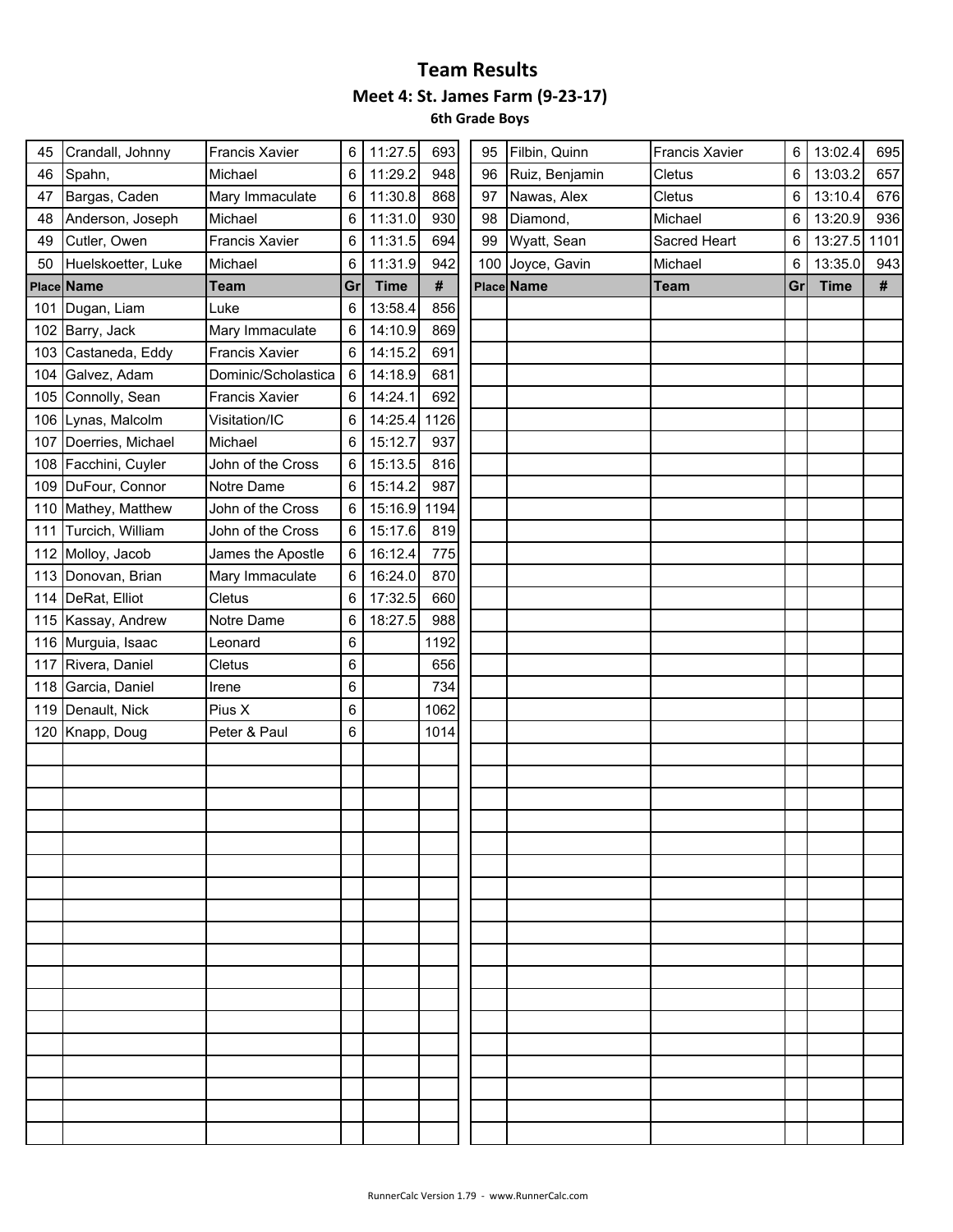### **Team Results Meet 4: St. James Farm (9‐23‐17) 6th Grade Girls**

|   | Place Team            |    | Score Runner #1                               | Runner#2                                       | Runner#3               | Runner#4                | Runner#5             | <b>Runner#6</b>                                 | Runner #7 | Tie |
|---|-----------------------|----|-----------------------------------------------|------------------------------------------------|------------------------|-------------------------|----------------------|-------------------------------------------------|-----------|-----|
|   | Michael               | 54 | Bielenda, Ellie (3)                           | Obrochta, Charlotte (5) Scarpelli, Lauren (6)  |                        | Hutchens, Sofia (16)    | Carroll, Gianna (24) | McBeth, Madeline (33) Wallensack, Samantha (41) |           |     |
|   | 2 Pius X              | 56 | Ferris, Marin (2)                             | Bruschuk, Elle (9)                             | Chivilo, Elisa (10)    | Goetz, Hailey (14)      | Schaub, Meg (21)     | Grivetti, Leah (59)                             |           |     |
|   | 3 Sacred Heart        |    | 133 Kelly, Sammy (7)                          | Stevenson, Anabelle (17) Wells, Maddie (23)    |                        | Nielsen, Maggie (26)    | Mateja, Olivia (60)  |                                                 |           |     |
|   | 4 Mary of Gostyn      |    | 139 Reiser, Ella (8)                          | Casey, Mary Kate (22)                          | Lucina, Jennifer (30)  | Laverty, Elizabeth (36) | Kumzi, Logan (43)    | Walsh, Anna (44)                                |           |     |
|   | 5 Visitation/IC       |    | 173 DiMarco, Mercuerite (13) Leuzzi, Ava (28) |                                                | Gildea, Enya (38)      | McMillen, Zoe (39)      | Fromelt, Jenny (55)  | Braafhart, Chloe (64)                           |           |     |
| 6 | Cletus                |    | 176 Cranny, Shannon (1)                       | Dorchinez, Annaliese (25) Mariano, Amelia (32) |                        | Ludden, Julia (50)      | Cruz, Dalia (68)     |                                                 |           |     |
|   | 7 Petronille          |    | 207 Andringa, Grace (29)                      | Brazier, Heide (31)                            | Pratt, Sydney (42)     | Cudzilo, Carina (51)    | Ulepic, Colette (54) | Arroyo, Azaria (57)                             |           |     |
|   | <b>Francis Xavier</b> |    | N.S. Tully, Terese (4)                        | Sifferman, Evelyn (20)                         | Walsh, Mary Clare (56) | O'Connor, Abby (61)     |                      |                                                 |           |     |
|   | John of the Cross     |    | N.S. Olk, Margaret (19)                       | Kelly, Carlin (27)                             | Siffermann, Jane (52)  |                         |                      |                                                 |           |     |
|   | Matthew               |    | N.S. Tipton, Emma (37)                        | Hoeflich, Stephanie (40) Antony, Rose (48)     |                        |                         |                      |                                                 |           |     |
|   | Our Lady of Peace     |    | N.S. Vancura, Olivia (34)                     | Schiappa, Sophia (35)                          | Koestner, Anna (63)    |                         |                      |                                                 |           |     |
|   | Irene                 |    | N.S. Miller, Stephanie (15)                   | Gierek, Amanda (46)                            |                        |                         |                      |                                                 |           |     |
|   | Joan of Arc           |    | N.S. Lopez, Sarah (18)                        | Oasay, Maxcel Jane (67)                        |                        |                         |                      |                                                 |           |     |
|   | Raphael               |    | N.S. Quinn, Molly (47)                        | Corso, Briana (49)                             |                        |                         |                      |                                                 |           |     |
|   | Peter & Paul          |    | N.S. Schlueter, Merryn (45)                   | Bracken, Sophia (65)                           |                        |                         |                      |                                                 |           |     |
|   | Isaac Jogues          |    | N.S. Govostis, Renee (53)                     | Govostis, Nicole (62)                          |                        |                         |                      |                                                 |           |     |
|   | Joseph                |    | N.S. Pacelli, Lucy (11)                       |                                                |                        |                         |                      |                                                 |           |     |
|   | Ascension             |    | N.S. Brunick, Lizzie (12)                     |                                                |                        |                         |                      |                                                 |           |     |
|   | Luke                  |    | N.S. Guillen, Frida (66)                      |                                                |                        |                         |                      |                                                 |           |     |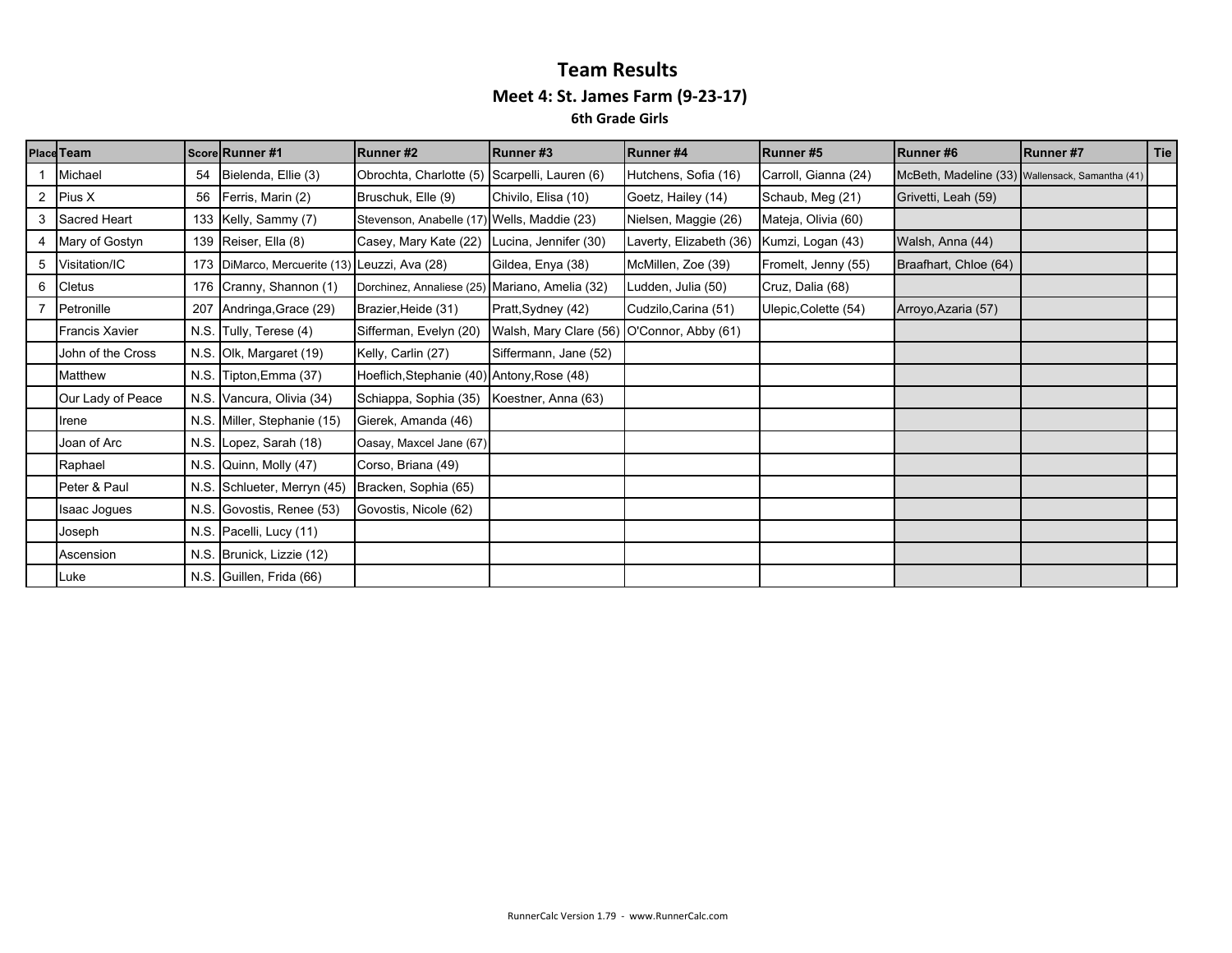|    | <b>Place Name</b>    | <b>Team</b>           | Gr | <b>Time</b>  | #   |    | <b>Place Name</b>  | Team                  | Gr | <b>Time</b> | #   |
|----|----------------------|-----------------------|----|--------------|-----|----|--------------------|-----------------------|----|-------------|-----|
|    | Cranny, Shannon      | Cletus                | 6  | 10:13.3      | 141 | 51 | Cudzilo, Carina    | Petronille            | 6  | 14:20.0     | 467 |
| 2  | Ferris, Marin        | Pius X                | 6  | 10:26.8      | 490 | 52 | Siffermann, Jane   | John of the Cross     | 6  | 14:35.4     | 271 |
| 3  | Bielenda, Ellie      | Michael               | 6  | 10:35.7      | 380 | 53 | Govostis, Renee    | Isaac Jogues          | 6  | 14:37.9     | 229 |
| 4  | Tully, Terese        | <b>Francis Xavier</b> | 6  | 10:41.3      | 178 | 54 | Ulepic, Colette    | Petronille            | 6  | 14:42.9     | 471 |
| 5  | Obrochta, Charlotte  | Michael               | 6  | 10:51.6      | 388 | 55 | Fromelt, Jenny     | Visitation/IC         | 6  | 14:48.9     | 553 |
| 6  | Scarpelli, Lauren    | Michael               | 6  | 10:51.9      | 389 | 56 | Walsh, Mary Clare  | <b>Francis Xavier</b> | 6  | 14:53.9     | 179 |
|    | Kelly, Sammy         | Sacred Heart          | 6  | 10:55.7      | 518 | 57 | Arroyo, Azaria     | Petronille            | 6  | 14:58.9     | 465 |
| 8  | Reiser, Ella         | Mary of Gostyn        | 6  | 11:14.9      | 339 | 58 | Dominski, Izabelle | Michael               | 6  | 15:03.9     | 384 |
| 9  | Bruschuk, Elle       | Pius X                | 6  | 11:16.0      | 487 | 59 | Grivetti, Leah     | Pius X                | 6  | 15:08.2     | 492 |
| 10 | Chivilo, Elisa       | Pius X                | 6  | 11:16.8      | 488 | 60 | Mateja, Olivia     | Sacred Heart          | 6  | 15:16.3     | 521 |
| 11 | Pacelli, Lucy        | Joseph                | 6  | 11:17.2      | 292 | 61 | O'Connor, Abby     | <b>Francis Xavier</b> | 6  | 15:25.1     | 175 |
| 12 | Brunick, Lizzie      | Ascension             | 6  | 11:27.7      | 125 | 62 | Govostis, Nicole   | <b>Isaac Jogues</b>   | 6  | 15:31.9     | 228 |
| 13 | DiMarco, Mercuerite  | Visitation/IC         | 6  | 11:28.2      | 551 | 63 | Koestner, Anna     | Our Lady of Peace     | 6  | 15:33.8     | 432 |
| 14 | Goetz, Hailey        | Pius X                | 6  | 11:29.3      | 491 | 64 | Braafhart, Chloe   | Visitation/IC         | 6  | 16:59.0     | 548 |
| 15 | Miller, Stephanie    | Irene                 | 6  | 11:31.9      | 216 | 65 | Bracken, Sophia    | Peter & Paul          | 6  | 17:48.4     | 445 |
| 16 | Hutchens, Sofia      | Michael               | 6  | 11:37.6      | 385 | 66 | Guillen, Frida     | Luke                  | 6  | 17:52.3     | 306 |
| 17 | Stevenson, Anabelle  | Sacred Heart          | 6  | 11:41.2      | 528 | 67 | Oasay, Maxcel Jane | Joan of Arc           | 6  | 18:36.7     | 256 |
| 18 | Lopez, Sarah         | Joan of Arc           | 5  | 11:43.1      | 250 | 68 | Cruz, Dalia        | Cletus                | 6  |             | 142 |
| 19 | Olk, Margaret        | John of the Cross     | 6  | 11:51.5      | 269 |    |                    |                       |    |             |     |
| 20 | Sifferman, Evelyn    | <b>Francis Xavier</b> | 6  | 11:57.9      | 176 |    |                    |                       |    |             |     |
| 21 | Schaub, Meg          | Pius X                | 6  | 11:59.7      | 494 |    |                    |                       |    |             |     |
| 22 | Casey, Mary Kate     | Mary of Gostyn        | 6  | 12:02.5      | 335 |    |                    |                       |    |             |     |
| 23 | Wells, Maddie        | Sacred Heart          | 6  | 12:05.7      | 531 |    |                    |                       |    |             |     |
| 24 | Carroll, Gianna      | Michael               | 6  | 12:06.2      | 381 |    |                    |                       |    |             |     |
| 25 | Dorchinez, Annaliese | Cletus                | 6  | 12:11.0      | 143 |    |                    |                       |    |             |     |
| 26 | Nielsen, Maggie      | Sacred Heart          | 5  | 12:23.0      | 524 |    |                    |                       |    |             |     |
| 27 | Kelly, Carlin        | John of the Cross     | 6  | 12:25.5      | 268 |    |                    |                       |    |             |     |
| 28 | Leuzzi, Ava          | Visitation/IC         | 6  | 12:35.8      | 557 |    |                    |                       |    |             |     |
| 29 | Andringa, Grace      | Petronille            | 6  | 12:38.4      | 464 |    |                    |                       |    |             |     |
| 30 | Lucina, Jennifer     | Mary of Gostyn        | 6  | 12:40.1      | 338 |    |                    |                       |    |             |     |
| 31 | Brazier, Heide       | Petronille            | 6  | 12:42.8      | 466 |    |                    |                       |    |             |     |
| 32 | Mariano, Amelia      | Cletus                | 6  | 12:46.1      | 148 |    |                    |                       |    |             |     |
| 33 | McBeth, Madeline     | Michael               | 6  | 12:53.8      | 387 |    |                    |                       |    |             |     |
| 34 | Vancura, Olivia      | Our Lady of Peace     | 6  | 12:54.4      | 434 |    |                    |                       |    |             |     |
| 35 | Schiappa, Sophia     | Our Lady of Peace     | 6  | 12:58.1      | 433 |    |                    |                       |    |             |     |
| 36 | Laverty, Elizabeth   | Mary of Gostyn        | 6  | 12:58.8      | 337 |    |                    |                       |    |             |     |
| 37 | Tipton, Emma         | Matthew               | 6  | 13:05.8      | 363 |    |                    |                       |    |             |     |
| 38 | Gildea, Enya         | Visitation/IC         | 6  | 13:20.3 1188 |     |    |                    |                       |    |             |     |
| 39 | McMillen, Zoe        | Visitation/IC         | 6  | 13:30.7      | 558 |    |                    |                       |    |             |     |
| 40 | Hoeflich, Stephanie  | Matthew               | 6  | 13:34.3      | 365 |    |                    |                       |    |             |     |
| 41 | Wallensack, Samantha | Michael               | 6  | 13:34.7      | 390 |    |                    |                       |    |             |     |
| 42 | Pratt, Sydney        | Petronille            | 6  | 13:35.3      | 469 |    |                    |                       |    |             |     |
| 43 | Kumzi, Logan         | Mary of Gostyn        | 6  | 13:42.3      | 336 |    |                    |                       |    |             |     |
| 44 | Walsh, Anna          | Mary of Gostyn        | 6  | 13:45.9      | 341 |    |                    |                       |    |             |     |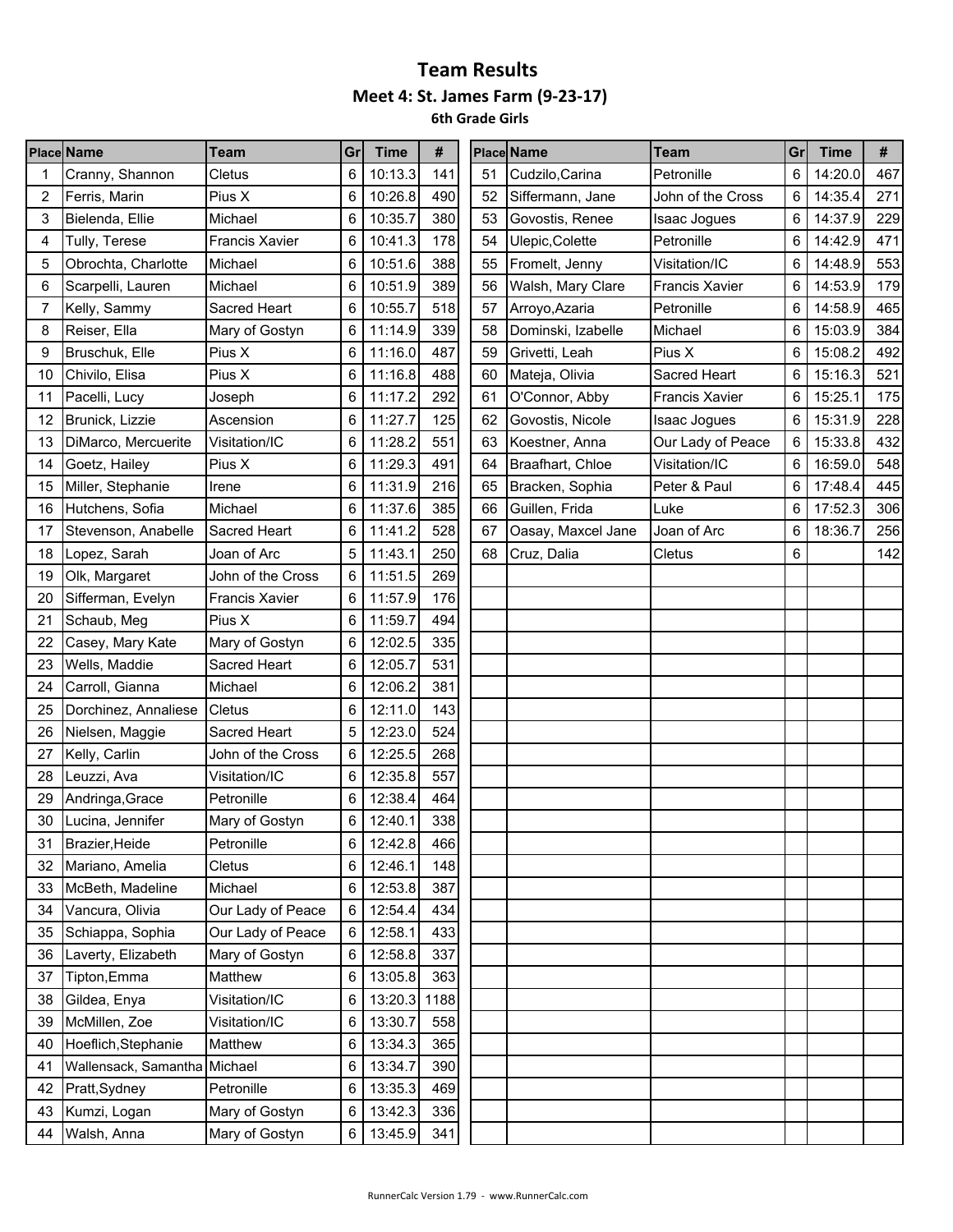| 45 | Schlueter, Merryn | Peter & Paul   | 6 | 13:47.0 | 447 |
|----|-------------------|----------------|---|---------|-----|
| 46 | Gierek, Amanda    | Irene          | 6 | 13:49.3 | 215 |
| 47 | Quinn, Molly      | Raphael        | 6 | 14:01.0 | 507 |
| 48 | Antony, Rose      | <b>Matthew</b> | 6 | 14:01.6 | 364 |
| 49 | Corso, Briana     | Raphael        | 6 | 14:03.1 | 506 |
| 50 | Ludden, Julia     | Cletus         | 6 | 14:13.7 | 145 |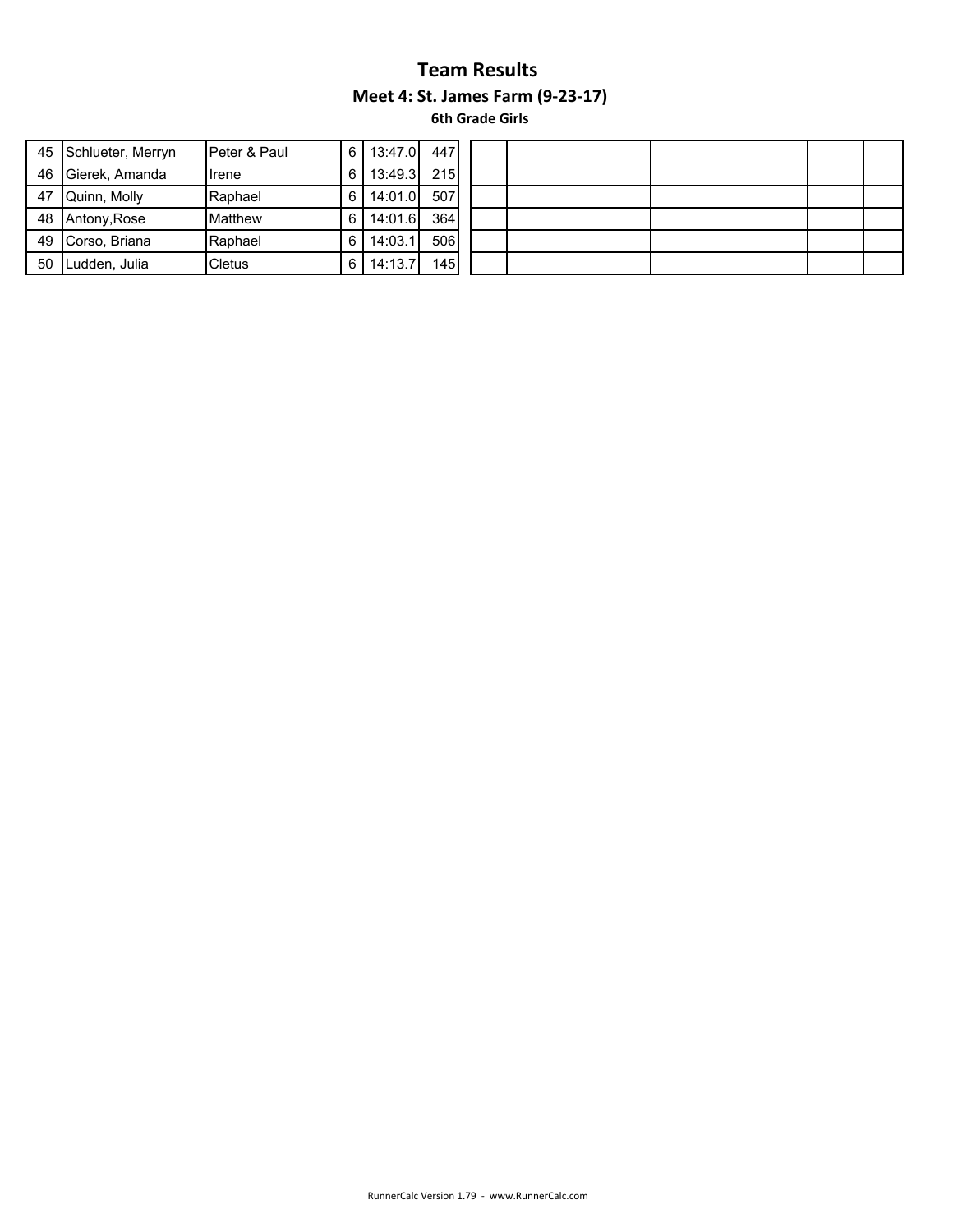|   | Place Team            |      | Score Runner #1                                  | Runner#2                                     | Runner#3                  | Runner#4             | Runner#5               | Runner#6                                         | <b>Runner#7</b>     | Tie |
|---|-----------------------|------|--------------------------------------------------|----------------------------------------------|---------------------------|----------------------|------------------------|--------------------------------------------------|---------------------|-----|
|   | Notre Dame            | 53   | Domke, Michael (1)                               | Cernugel, Billy (3)                          | Shannon, Danny (8)        | Evers, Patrick (20)  | Doorhy, Kyle (21)      | Bennett, Clarke (33)                             | Surowiec, Ian (44)  |     |
| 2 | Visitation/IC         | 84   | Carroll, Jack (4)                                | Hill, Aidan (10)                             | O'Shaughnessy, Danny (12) | Gracey, Jimmy (28)   | Braffhart, Sam (30)    | Beckman, Jack (37)                               | Harrison, Jack (68) |     |
|   | 3 Mary of Gostyn      | 117  | Farrell, Ben (14)                                | Gartland, Leo (15)                           | Shaw, Enzo (16)           | Ruddy, Sam (19)      | McCann, Caden (53)     | Panatera, Samuel (61) Logan, Michael (92)        |                     |     |
| 4 | Michael               | 141  | Smith, Brendan (17)                              | Ahern, Luke (25)                             | Heiberger, Michael (27)   | Lifka, Justin (34)   | Cespedes, William (38) | White, Colin (49)                                | Martin, Aakash (50) |     |
| 5 | John of the Cross     |      | 188 Scudder, Nicholas (2)                        | Carmody, Matthew (18) Fink, Henry (43)       |                           | Thomas, Joseph (60)  | Morrissey, Martin (65) | Hynes, Quinn (84)                                |                     |     |
| 6 | Petronille            |      | 204 Bare, Andrew (5)                             | O'Neill, Liam (9)                            | Popp, Truman (24)         | Siemsen, Jacob (66)  | Taylor, Gabriel (100)  |                                                  |                     |     |
|   | <b>Francis Xavier</b> |      | 208 Fitzpatrick, Thomas (6) McGovern, Brian (23) |                                              | Perkovich, Aidan (54)     | LaMantia, Frank (62) | McCarty, Alex (63)     |                                                  |                     |     |
|   | 8 Pius X              |      | 223 Bajda, Chris (13)                            | Williams, Garrett (22)                       | Sobieszczyk, Isaac (35)   | Long, Michael (75)   | Gosmire, Jacob (78)    | Maciejewski, Sean (101) Dauz, Michael (107)      |                     |     |
| 9 | Sacred Heart          |      | 236 Werner, Evan (31)                            | Schmidt, Nathan (40)                         | Kelly, Drew (41)          | Ryan, Jack (47)      | Rickert, Gavin (77)    | Walsh, AJ (99)                                   |                     |     |
|   | 10 Irene              | 307  | Riggs, Carter (39)                               | Herbst, Noah (46)                            | Sanchez, Benjamin (48)    | Flowers, Ethan (76)  | Blasi, Graham (98)     | Inserro, Marco (111)                             |                     |     |
|   | 11 All Saints         |      | 385 Neal, Jacob (70)                             | Kazlauskas, Nico (71)                        | Strohmeyer, A J (72)      | Salinas, Gabe (85)   | Breal, Gibson (87)     | Duchatellier, Sebastien (97) Meyers, Ethan (106) |                     |     |
|   | 12 Matthew            | 447  | Gendusa, Francesco (82) Ordona, Jacob (83)       |                                              | Alex, Nathan (86)         | Antony, Andrew (93)  | Acuna, Jhett (103)     |                                                  |                     |     |
|   | Mary Immaculate       | N.S. | Elster, Sean (29)                                | Ebersole, Ben (36)                           | Kawa, Michael (42)        | Lee, James (80)      |                        |                                                  |                     |     |
|   | James the Apostle     |      | N.S. Wessel, Sam (11)                            | Reilley, Nick (89)                           | Page, Isaac (90)          | Orwig, Ian (91)      |                        |                                                  |                     |     |
|   | <b>Holy Trinity</b>   | N.S. | Riedl, Jason (7)                                 | Sledzinski, Kenneth (32) Simpson, Ryan (110) |                           |                      |                        |                                                  |                     |     |
|   | Ascension             | N.S. | Nelligan, Michael (26)                           | Callero, Charlie (81)                        | Jimenez, Diego Luca (108) |                      |                        |                                                  |                     |     |
|   | Luke                  | N.S. | Leonardi, Jake (52)                              | De Groff, Will (105)                         | Leonardi, James (109)     |                      |                        |                                                  |                     |     |
|   | Joseph                | N.S. | Busch, Joey (45)                                 | Wright, Henry (59)                           |                           |                      |                        |                                                  |                     |     |
|   | <b>Cletus</b>         | N.S. | Gorman, Brady (51)                               | Mulcrone, Conor (67)                         |                           |                      |                        |                                                  |                     |     |
|   | Raphael               |      | N.S. Gjerde, Evan (55)                           | Streit, Wyatt (96)                           |                           |                      |                        |                                                  |                     |     |
|   | Our Lady of Peace     | N.S. | Rivera, Julio (88)                               | Schiappa, Marcello (104)                     |                           |                      |                        |                                                  |                     |     |
|   | Giles                 |      | N.S. Gonzalez, Emilio (112)                      |                                              |                           |                      |                        |                                                  |                     |     |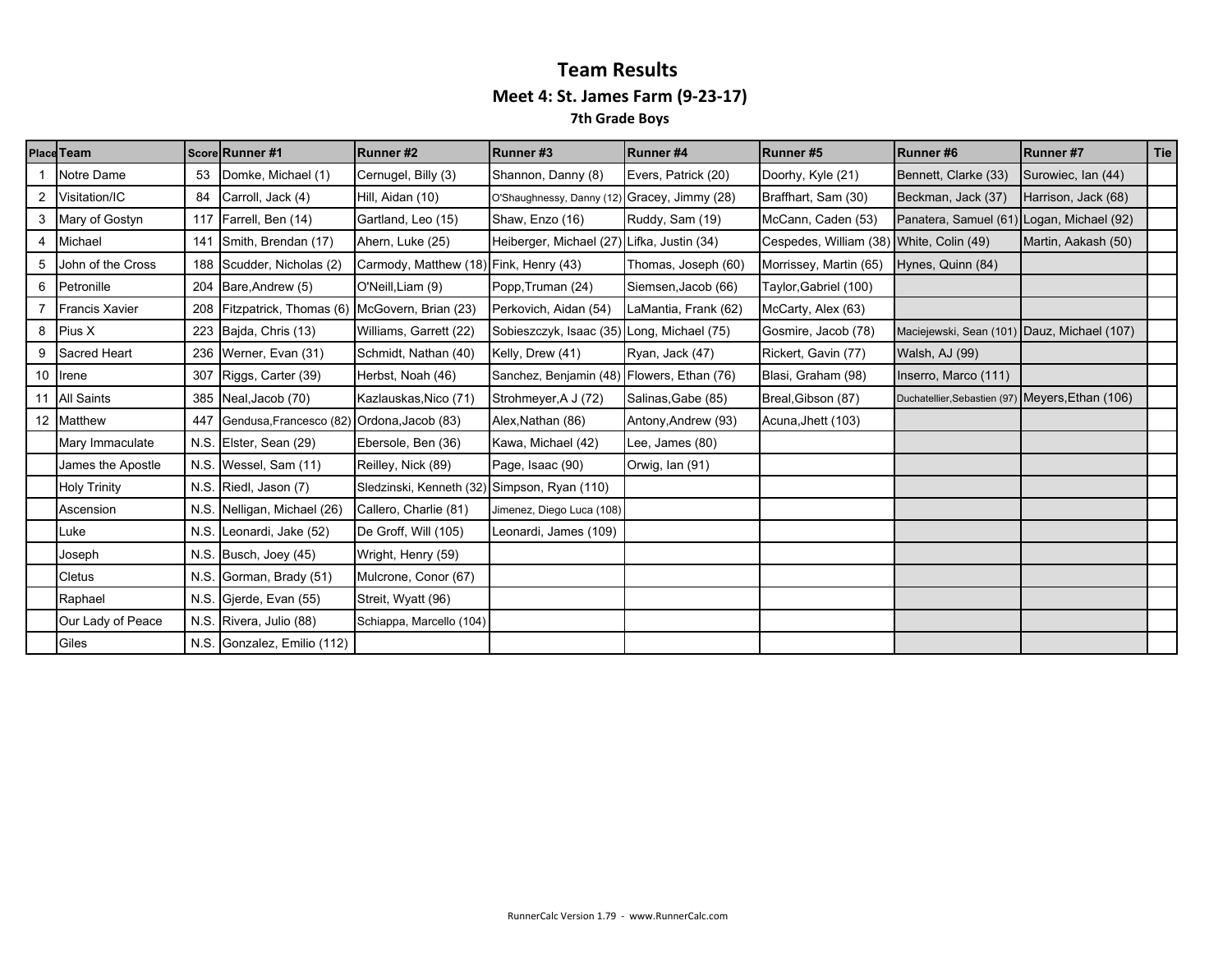|    | <b>Place Name</b>                  | <b>Team</b>           | Gr             | <b>Time</b>  | #    |    | <b>Place Name</b>  | <b>Team</b>           | Gr | <b>Time</b>            | #    |
|----|------------------------------------|-----------------------|----------------|--------------|------|----|--------------------|-----------------------|----|------------------------|------|
|    | Domke, Michael                     | Notre Dame            | 7              | 12:20.4      | 992  | 51 | Gorman, Brady      | Cletus                | 7  | 15:31.7                | 669  |
| 2  | Scudder, Nicholas                  | John of the Cross     | 7              | 12:24.4      | 824  | 52 | Leonardi, Jake     | Luke                  | 7  | 15:36.7                | 858  |
| 3  | Cernugel, Billy                    | Notre Dame            | 7              | 12:26.1      | 991  | 53 | McCann, Caden      | Mary of Gostyn        | 7  | 15:51.4                | 899  |
| 4  | Carroll, Jack                      | Visitation/IC         | 7              | 12:41.2      | 1135 | 54 | Perkovich, Aidan   | <b>Francis Xavier</b> | 7  | 15:53.8                | 707  |
| 5  | Bare, Andrew                       | Petronille            | 7              | 12:46.7      | 1036 | 55 | Gjerde, Evan       | Raphael               | 7  | 15:54.7                | 1083 |
| 6  | Fitzpatrick, Thomas                | Francis Xavier        | 7              | 12:47.2      | 701  | 56 | Youseff, George    | Notre Dame            | 7  | 15:55.2                | 999  |
| 7  | Riedl, Jason                       | <b>Holy Trinity</b>   | 6              | 12:56.1      | 723  | 57 | Farmer, Michael    | Michael               | 7  | 15:59.0                | 955  |
| 8  | Shannon, Danny                     | Notre Dame            | 6              | 12:58.4      | 990  | 58 | Hernandez, Andrew  | Michael               | 7  | 15:59.7                | 956  |
| 9  | O'Neill, Liam                      | Petronille            | 7              | 13:01.4      | 1041 | 59 | Wright, Henry      | Joseph                | 7  | 16:01.8                | 838  |
| 10 | Hill, Aidan                        | Visitation/IC         | 7              | 13:02.1      | 1141 | 60 | Thomas, Joseph     | John of the Cross     | 7  | 16:06.6                | 825  |
| 11 | Wessel, Sam                        | James the Apostle     | 7              | 13:10.1      | 782  | 61 | Panatera, Samuel   | Mary of Gostyn        | 7  | 16:09.8                | 900  |
| 12 | O'Shaughnessy, Danny Visitation/IC |                       | 7              | 13:16.4      | 1145 | 62 | LaMantia, Frank    | <b>Francis Xavier</b> | 7  | 16:10.2                | 702  |
| 13 | Bajda, Chris                       | Pius X                | 7              | 13:21.0      | 1064 | 63 | McCarty, Alex      | <b>Francis Xavier</b> | 7  | 16:12.9                | 704  |
| 14 | Farrell, Ben                       | Mary of Gostyn        | 7              | 13:22.1      | 895  | 64 | Doorhy, Aaron      | Notre Dame            | 7  | 16:15.4                | 993  |
| 15 | Gartland, Leo                      | Mary of Gostyn        | 7              | 13:36.0      | 896  | 65 | Morrissey, Martin  | John of the Cross     | 7  | 16:17.4                | 823  |
| 16 | Shaw, Enzo                         | Mary of Gostyn        | 7              | 13:47.4      | 902  | 66 | Siemsen, Jacob     | Petronille            | 7  | 16:29.5                | 1044 |
| 17 | Smith, Brendan                     | Michael               | 7              | 13:55.0      | 963  | 67 | Mulcrone, Conor    | Cletus                | 7  | 16:41.3                | 665  |
| 18 | Carmody, Matthew                   | John of the Cross     | 7              | 13:55.4      | 820  | 68 | Harrison, Jack     | Visitation/IC         | 7  | 16:42.4                | 1140 |
| 19 | Ruddy, Sam                         | Mary of Gostyn        | 7              | 13:56.1      | 901  | 69 | Pearse, Carter     | Michael               | 7  | 16:42.9                | 961  |
| 20 | Evers, Patrick                     | Notre Dame            | 7              | 13:57.0      | 995  | 70 | Neal, Jacob        | <b>All Saints</b>     | 7  | 16:43.6                | 612  |
| 21 | Doorhy, Kyle                       | Notre Dame            | 7              | 13:59.5      | 994  | 71 | Kazlauskas, Nico   | All Saints            | 7  | 16:45.7                | 610  |
| 22 | Williams, Garrett                  | Pius X                | 7              | 14:02.5      | 1071 | 72 | Strohmeyer, A J    | <b>All Saints</b>     | 7  | 16:46.3                | 615  |
| 23 | McGovern, Brian                    | <b>Francis Xavier</b> | 7              | 14:09.4      | 705  | 73 | Hanus, Declan      | Notre Dame            | 7  | 16:47.0                | 996  |
| 24 | Popp, Truman                       | Petronille            | 7              | 14:10.8      | 1043 | 74 | Tardiff, Luke      | Visitation/IC         | 7  | 16:49.2                | 1148 |
| 25 | Ahern, Luke                        | Michael               | 7              | 14:15.6      | 952  | 75 | Long, Michael      | Pius X                | 7  | 17:00.7                | 1067 |
| 26 | Nelligan, Michael                  | Ascension             | 6              | 14:19.6      | 631  | 76 | Flowers, Ethan     | Irene                 | 7  | 17:02.3                | 739  |
| 27 | Heiberger, Michael                 | Michael               | 7              | 14:25.2      | 1189 | 77 | Rickert, Gavin     | Sacred Heart          | 7  | 17:19.6                | 1096 |
| 28 | Gracey, Jimmy                      | Visitation/IC         | 7              | 14:27.6      | 1139 | 78 | Gosmire, Jacob     | Pius X                | 7  | 17:32.9                | 1066 |
| 29 | Elster, Sean                       | Mary Immaculate       | 7              | 14:29.2      | 877  | 79 | Fitzerald, Sean    | Visitation/IC         | 7  | 17:36.7                | 1138 |
| 30 | Braffhart, Sam                     | Visitation/IC         | 7              | 14:31.0 1134 |      | 80 | Lee, James         | Mary Immaculate       | 7  | 17:37.7                | 880  |
| 31 | Werner, Evan                       | Sacred Heart          | $\overline{7}$ | 14:36.6 1100 |      | 81 | Callero, Charlie   | Ascension             |    | $\overline{7}$ 17:46.3 | 640  |
| 32 | Sledzinski, Kenneth                | <b>Holy Trinity</b>   | 7              | 14:37.4      | 727  | 82 | Gendusa, Francesco | Matthew               | 7  | 17:56.4                | 913  |
| 33 | Bennett, Clarke                    | Notre Dame            | 6              | 14:40.0      | 985  | 83 | Ordona, Jacob      | Matthew               | 7  | 17:56.9                | 916  |
| 34 | Lifka, Justin                      | Michael               | 7              | 14:50.3      | 958  | 84 | Hynes, Quinn       | John of the Cross     | 7  | 18:04.3                | 822  |
| 35 | Sobieszczyk, Isaac                 | Pius X                | 7              | 14:51.0      | 1069 | 85 | Salinas, Gabe      | All Saints            | 7  | 18:04.8                | 614  |
| 36 | Ebersole, Ben                      | Mary Immaculate       | 7              | 14:56.8      | 876  | 86 | Alex, Nathan       | Matthew               | 7  | 18:23.4                | 914  |
| 37 | Beckman, Jack                      | Visitation/IC         | 7              | 14:59.4      | 1133 | 87 | Breal, Gibson      | All Saints            | 7  | 18:26.3                | 608  |
| 38 | Cespedes, William                  | Michael               | 7              | 15:13.1      | 954  | 88 | Rivera, Julio      | Our Lady of Peace     | 7  | 18:30.1                | 1005 |
| 39 | Riggs, Carter                      | Irene                 | 7              | 15:14.5      | 742  | 89 | Reilley, Nick      | James the Apostle     | 7  | 18:35.1                | 781  |
| 40 | Schmidt, Nathan                    | Sacred Heart          | 7              | 15:15.0      | 1098 | 90 | Page, Isaac        | James the Apostle     | 7  | 18:35.5                | 780  |
| 41 | Kelly, Drew                        | Sacred Heart          | 7              | 15:15.5 1094 |      | 91 | Orwig, lan         | James the Apostle     | 7  | 18:35.8                | 779  |
| 42 | Kawa, Michael                      | Mary Immaculate       | 7              | 15:16.1      | 879  | 92 | Logan, Michael     | Mary of Gostyn        | 7  | 18:36.9                | 898  |
| 43 | Fink, Henry                        | John of the Cross     | 7              | 15:16.8      | 821  | 93 | Antony, Andrew     | Matthew               | 7  | 18:45.3                | 915  |
| 44 | Surowiec, lan                      | Notre Dame            | 7              | 15:17.8      | 998  | 94 | Ahern, Matt        | Visitation/IC         | 7  | 18:55.7                | 1132 |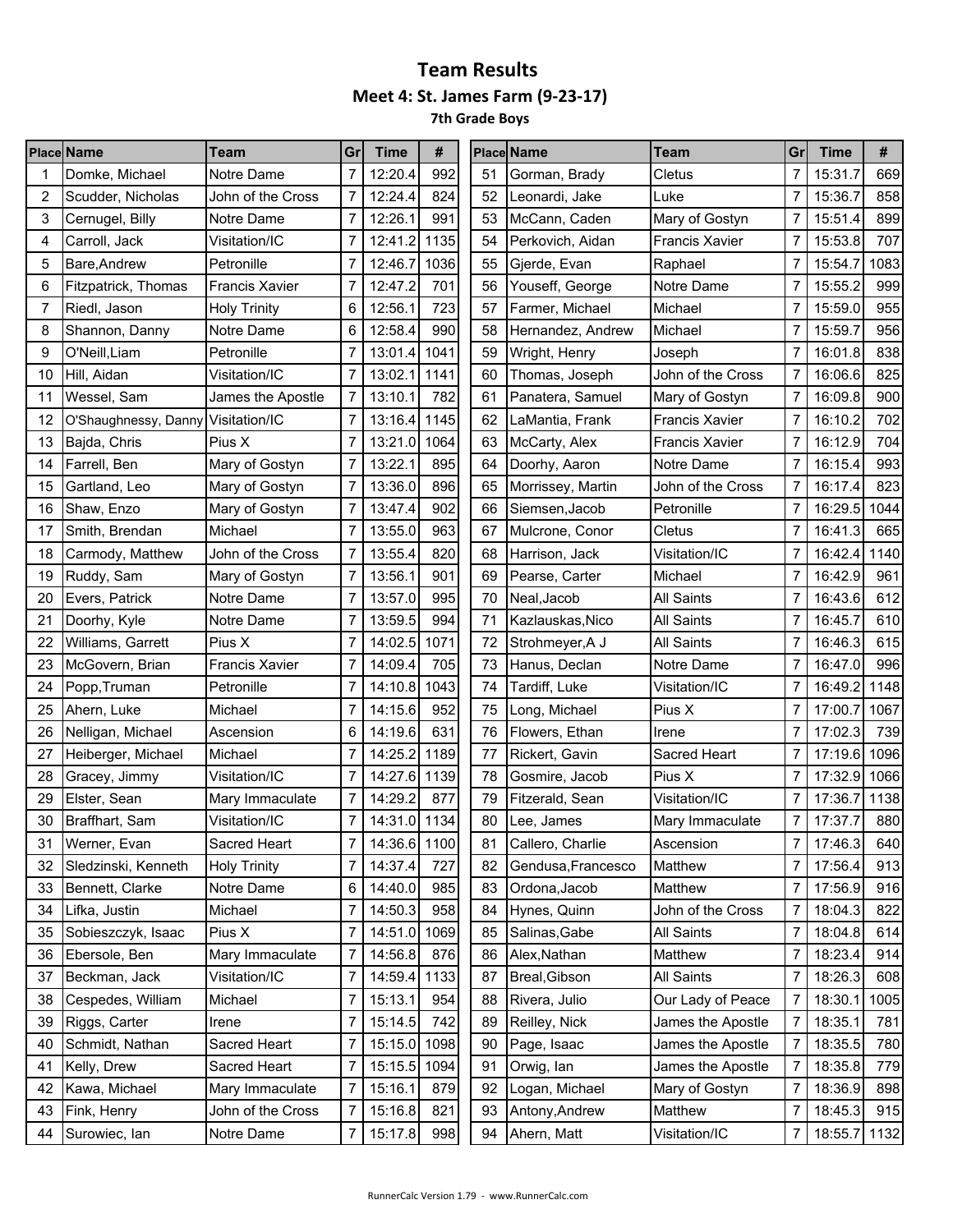| 45 | Busch, Joey             | Joseph              | 7  | 15:18.8      | 836  | 95  | Mowrer, John                       | Notre Dame   | $\overline{7}$ | 18:57.7     | 997  |
|----|-------------------------|---------------------|----|--------------|------|-----|------------------------------------|--------------|----------------|-------------|------|
| 46 | Herbst, Noah            | Irene               | 7  | 15:19.6      | 740  | 96  | Streit, Wyatt                      | Raphael      | $\overline{7}$ | 19:09.5     | 1084 |
| 47 | Ryan, Jack              | Sacred Heart        | 7  | 15:24.9 1097 |      | 97  | Duchatellier, Sebastien All Saints |              | 7              | 19:13.8     | 609  |
| 48 | Sanchez, Benjamin       | Irene               | 7  | 15:25.3      | 743  | 98  | Blasi, Graham                      | Irene        | $\overline{7}$ | 19:23.2     | 738  |
| 49 | White, Colin            | Michael             | 7  | 15:29.0      | 964  | 99  | Walsh, AJ                          | Sacred Heart | $\overline{7}$ | 19:36.8     | 1099 |
| 50 | Martin, Aakash          | Michael             | 7  | 15:29.7      | 960  | 100 | Taylor, Gabriel                    | Petronille   | $\overline{7}$ | 19:50.8     | 1045 |
|    | Place Name              | <b>Team</b>         | Gr | <b>Time</b>  | $\#$ |     | Place Name                         | <b>Team</b>  | Gr             | <b>Time</b> | #    |
|    | 101 Maciejewski, Sean   | Pius X              | 7  | 20:02.6      | 1068 |     |                                    |              |                |             |      |
|    | 102 Schlereth, Michael  | Michael             | 7  | 20:07.5      | 962  |     |                                    |              |                |             |      |
|    | 103 Acuna, Jhett        | Matthew             | 7  | 20:21.4      | 917  |     |                                    |              |                |             |      |
|    | 104 Schiappa, Marcello  | Our Lady of Peace   | 7  | 20:25.7      | 1006 |     |                                    |              |                |             |      |
|    | 105 De Groff, Will      | Luke                | 7  | 20:46.1      | 857  |     |                                    |              |                |             |      |
|    | 106 Meyers, Ethan       | All Saints          | 7  | 20:58.9      | 611  |     |                                    |              |                |             |      |
|    | 107 Dauz, Michael       | Pius X              | 7  | 21:15.8      | 1065 |     |                                    |              |                |             |      |
|    | 108 Jimenez, Diego Luca | Ascension           | 6  | 21:46.2      | 628  |     |                                    |              |                |             |      |
|    | 109 Leonardi, James     | Luke                | 7  | 21:47.0      | 859  |     |                                    |              |                |             |      |
|    | 110 Simpson, Ryan       | <b>Holy Trinity</b> | 7  | 22:28.3      | 724  |     |                                    |              |                |             |      |
|    | 111 Inserro, Marco      | Irene               | 7  | 22:40.8      | 741  |     |                                    |              |                |             |      |
|    | 112 Gonzalez, Emilio    | Giles               | 5  | 22:49.9      | 712  |     |                                    |              |                |             |      |
|    |                         |                     |    |              |      |     |                                    |              |                |             |      |
|    |                         |                     |    |              |      |     |                                    |              |                |             |      |
|    |                         |                     |    |              |      |     |                                    |              |                |             |      |
|    |                         |                     |    |              |      |     |                                    |              |                |             |      |
|    |                         |                     |    |              |      |     |                                    |              |                |             |      |
|    |                         |                     |    |              |      |     |                                    |              |                |             |      |
|    |                         |                     |    |              |      |     |                                    |              |                |             |      |
|    |                         |                     |    |              |      |     |                                    |              |                |             |      |
|    |                         |                     |    |              |      |     |                                    |              |                |             |      |
|    |                         |                     |    |              |      |     |                                    |              |                |             |      |
|    |                         |                     |    |              |      |     |                                    |              |                |             |      |
|    |                         |                     |    |              |      |     |                                    |              |                |             |      |
|    |                         |                     |    |              |      |     |                                    |              |                |             |      |
|    |                         |                     |    |              |      |     |                                    |              |                |             |      |
|    |                         |                     |    |              |      |     |                                    |              |                |             |      |
|    |                         |                     |    |              |      |     |                                    |              |                |             |      |
|    |                         |                     |    |              |      |     |                                    |              |                |             |      |
|    |                         |                     |    |              |      |     |                                    |              |                |             |      |
|    |                         |                     |    |              |      |     |                                    |              |                |             |      |
|    |                         |                     |    |              |      |     |                                    |              |                |             |      |
|    |                         |                     |    |              |      |     |                                    |              |                |             |      |
|    |                         |                     |    |              |      |     |                                    |              |                |             |      |
|    |                         |                     |    |              |      |     |                                    |              |                |             |      |
|    |                         |                     |    |              |      |     |                                    |              |                |             |      |
|    |                         |                     |    |              |      |     |                                    |              |                |             |      |
|    |                         |                     |    |              |      |     |                                    |              |                |             |      |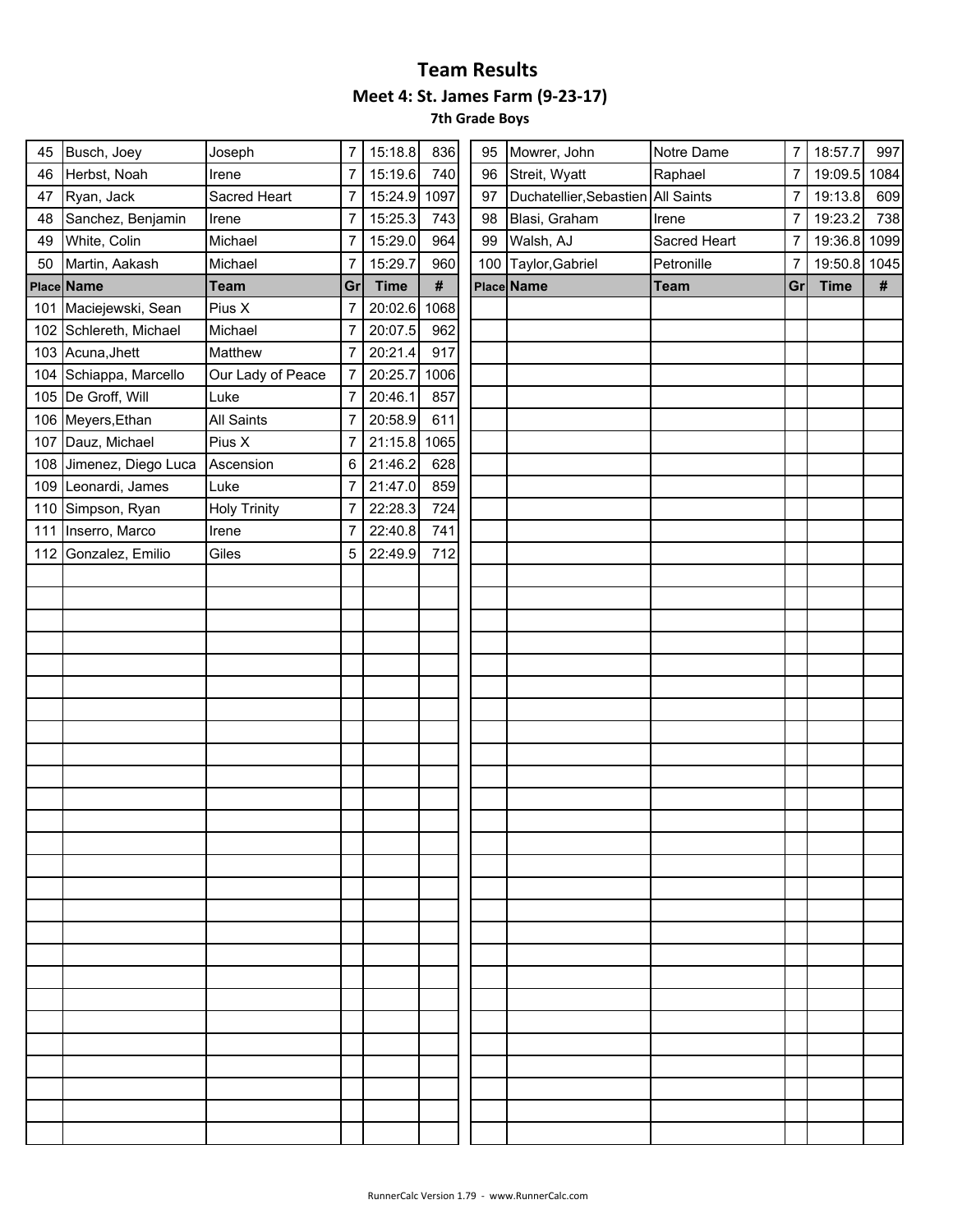|   | <b>Place Team</b>     |      | Score Runner #1                            | Runner#2                                       | Runner#3                | Runner#4                                    | Runner#5                                        | Runner#6                                    | <b>IRunner#7</b>      | Tie |
|---|-----------------------|------|--------------------------------------------|------------------------------------------------|-------------------------|---------------------------------------------|-------------------------------------------------|---------------------------------------------|-----------------------|-----|
|   | Mary of Gostyn        | 70   | Casey, Madeline (4)                        | Cieplak, Olivia (10)                           | Casey, Nora (14)        | O'Flaherty, Liadan (20) Bechstein, Ava (22) |                                                 | Carlson, Elizabeth (24) Quealy, Amanda (27) |                       |     |
| 2 | Visitation/IC         |      | 113 McGreal, Amanda (3)                    | James, Hayden (9)                              | Wright, Regan (28)      | Gibbons, Maren (36)                         | Castanoli, Kathryn (37)                         |                                             |                       |     |
| 3 | Notre Dame            |      | 154 Spezia, Grace (13)                     | Buffardi, Cecelia (21)                         | Jucovics, Ella (23)     |                                             | Lahmann, Elizabeth (48) Marshall, Marcella (49) |                                             |                       |     |
|   | Sacred Heart          | 167  | Cassata, Eleanor (19)                      | Neibel, Audrey (25)                            | Pesce, Simona (29)      | Townsend, Lily (44)                         | Slagter, Casey (50)                             | Martin, Maeve (52)                          | Barratt, Brighid (59) |     |
| 5 | Giles                 |      | 249 Reilly, Ella (31)                      | Murphy, Laura (51)                             | Murphy, Mimi (53)       | Moroney, Anne (54)                          | Larson, Annie (60)                              | Gonzalez, Isabella (68)                     |                       |     |
|   | John of the Cross     |      | N.S. McNamara, Molly (11)                  | Finn, Kelly (26)                               | Hardy, McCahey (39)     | Dulian, Mathylda (62)                       |                                                 |                                             |                       |     |
|   | Dominic/Scholastica   |      | N.S. Butz, Emily (34)                      | Henning, Emily (42)                            | Grove, Madeline (45)    | Chroba, Madison (63)                        |                                                 |                                             |                       |     |
|   | <b>Cletus</b>         |      | N.S. Battista, Jenna (38)                  | Burke, Molly (41)                              | Sweeney, Kaitlyn (56)   | Staelgrave, Maureen (66)                    |                                                 |                                             |                       |     |
|   | Petronille            | N.S. | Lange, Kaylee (2)                          | King, Paige (6)                                | Wind, Hannelore (12)    |                                             |                                                 |                                             |                       |     |
|   | Irene                 |      | N.S. Falco, Alyssa (7)                     | Ryson, Elen (8)                                | Bouchard, Olivia (15)   |                                             |                                                 |                                             |                       |     |
|   | Mary Immaculate       | N.S. | Charbonneau, Sophia (5) Murphy, Sarah (16) |                                                | Conley, Mary Grace (40) |                                             |                                                 |                                             |                       |     |
|   | Peter & Paul          |      | N.S. Wolf, Lani (32)                       | Makris, Hope (46)                              | Schrom, Kenzie (55)     |                                             |                                                 |                                             |                       |     |
|   | Joseph                | N.S. | Fletcher, Callie (30)                      | Kearney, Sadie (57)                            | Schaefer, Cassie (58)   |                                             |                                                 |                                             |                       |     |
|   | Pius X                |      | N.S. Pogorelec, Katie (43)                 | Wickstrom, Mary Kate (64) Hitzeman, Kiran (65) |                         |                                             |                                                 |                                             |                       |     |
|   | <b>Francis Xavier</b> |      | N.S. Burns, Delaney (1)                    | Fix, Abby (17)                                 |                         |                                             |                                                 |                                             |                       |     |
|   | Luke                  |      | N.S. Wiktor, JoJo (18)                     |                                                |                         |                                             |                                                 |                                             |                       |     |
|   | Ascension             |      | N.S. Sadowski, Chloe (33)                  |                                                |                         |                                             |                                                 |                                             |                       |     |
|   | Leonard               |      | N.S. Ochoa, Angelica (47)                  |                                                |                         |                                             |                                                 |                                             |                       |     |
|   | Matthew               |      | N.S. Sprlak, Caroline (67)                 |                                                |                         |                                             |                                                 |                                             |                       |     |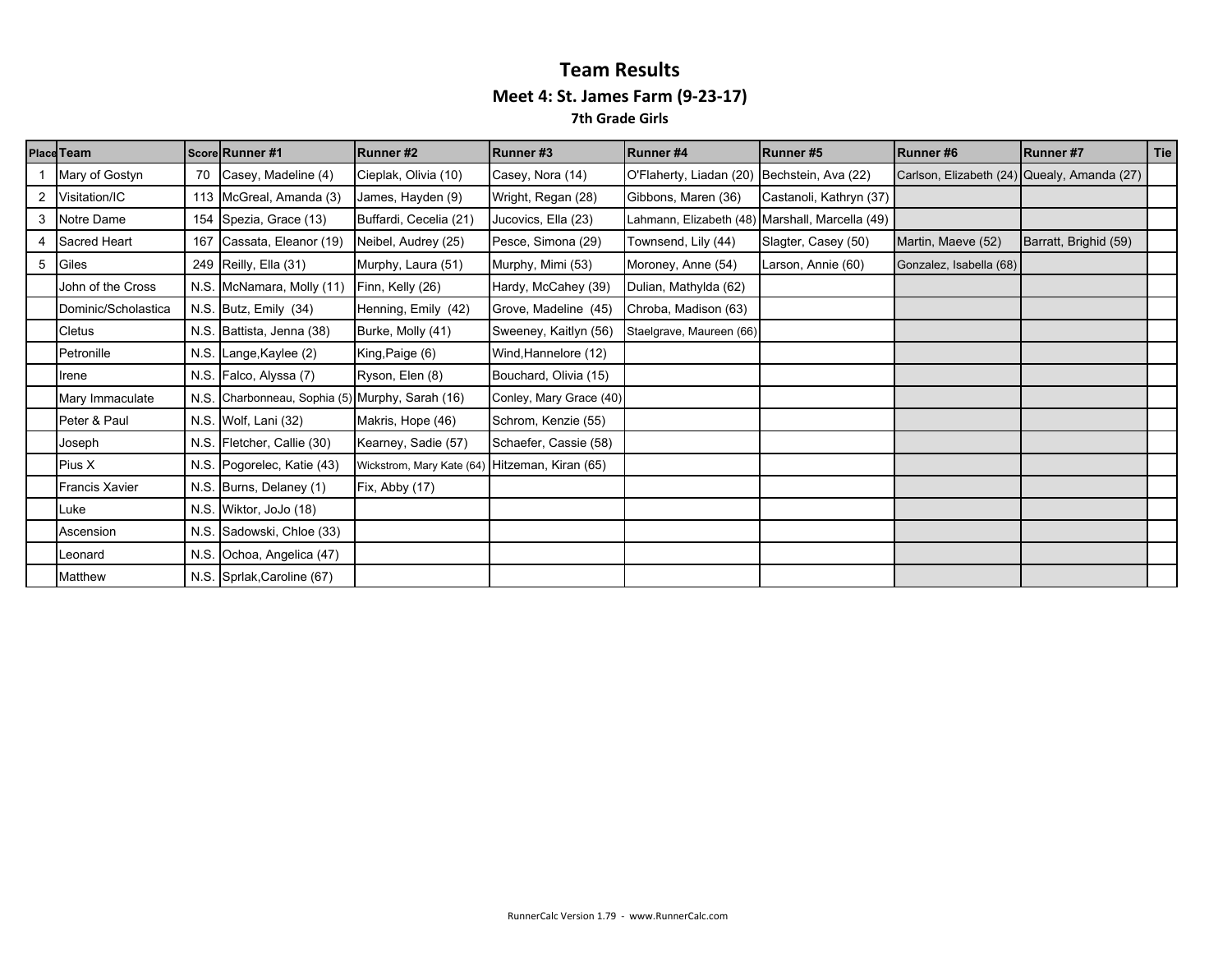**7th Grade Girls**

|    | <b>Place Name</b>                   | <b>Team</b>           | Gr             | <b>Time</b>  | #    |    | <b>Place Name</b>           | <b>Team</b>         | Gr | <b>Time</b> | #    |
|----|-------------------------------------|-----------------------|----------------|--------------|------|----|-----------------------------|---------------------|----|-------------|------|
|    | Burns, Delaney                      | <b>Francis Xavier</b> | 7              | 13:11.0      | 181  | 51 | Murphy, Laura               | Giles               | 7  | 19:20.7     | 197  |
| 2  | Lange, Kaylee                       | Petronille            | 7              | 13:38.5      | 475  | 52 | Martin, Maeve               | Sacred Heart        | 7  | 19:33.9     | 520  |
| 3  | McGreal, Amanda                     | Visitation/IC         | $\overline{7}$ | 13:51.8      | 569  | 53 | Murphy, Mimi                | Giles               | 7  | 20:09.6     | 198  |
| 4  | Casey, Madeline                     | Mary of Gostyn        |                | 14:23.2      | 345  | 54 | Moroney, Anne               | Giles               | 7  | 20:19.9     | 1213 |
| 5  | Charbonneau, Sophia Mary Immaculate |                       | 7              | 14:25.9      | 319  | 55 | Schrom, Kenzie              | Peter & Paul        | 7  | 20:44.8     | 452  |
| 6  | King, Paige                         | Petronille            |                | 14:50.6      | 474  | 56 | Sweeney, Kaitlyn            | Cletus              | 7  | 20:49.1     | 160  |
| 7  | Falco, Alyssa                       | Irene                 | 7              | 14:57.8      | 219  | 57 | Kearney, Sadie              | Joseph              | 7  | 20:52.0     | 295  |
| 8  | Ryson, Elen                         | Irene                 |                | 15:13.0      | 220  | 58 | Schaefer, Cassie            | Joseph              | 7  | 20:52.9     | 296  |
| 9  | James, Hayden                       | Visitation/IC         |                | 15:25.2      | 567  | 59 | Barratt, Brighid            | Sacred Heart        | 7  | 21:20.6     | 513  |
| 10 | Cieplak, Olivia                     | Mary of Gostyn        | 7              | 15:25.7      | 347  | 60 | Larson, Annie               | Giles               | 7  | 21:42.4     | 196  |
| 11 | McNamara, Molly                     | John of the Cross     | 7              | 15:33.8      | 279  | 61 | Watters, Aine               | Sacred Heart        | 7  | 21:51.4     | 530  |
| 12 | Wind, Hannelore                     | Petronille            | 7              | 15:41.1      | 476  | 62 | Dulian, Mathylda            | John of the Cross   | 7  | 22:10.4     | 272  |
| 13 | Spezia, Grace                       | Notre Dame            | 6              | 15:46.1      | 425  | 63 | Chroba, Madison             | Dominic/Scholastica | 7  | 22:49.8     | 1178 |
| 14 | Casey, Nora                         | Mary of Gostyn        | 7              | 15:55.8      | 346  | 64 | Wickstrom, Mary Kate Pius X |                     | 7  | 23:22.4     | 1216 |
| 15 | Bouchard, Olivia                    | Irene                 | 7              | 16:04.3      | 218  | 65 | Hitzeman, Kiran             | Pius X              | 7  | 23:55.3     | 1222 |
| 16 | Murphy, Sarah                       | Mary Immaculate       | 7              | 16:06.1      | 321  | 66 | Staelgrave, Maureen         | Cletus              | 7  | 26:02.9     | 159  |
| 17 | Fix, Abby                           | <b>Francis Xavier</b> |                | 16:20.4      | 182  | 67 | Sprlak, Caroline            | Matthew             | 7  | 26:14.9     | 367  |
| 18 | Wiktor, JoJo                        | Luke                  | $\overline{7}$ | 16:22.4      | 308  | 68 | Gonzalez, Isabella          | Giles               | 7  | 29:49.2     | 195  |
| 19 | Cassata, Eleanor                    | Sacred Heart          | 7              | 16:25.7      | 514  |    |                             |                     |    |             |      |
| 20 | O'Flaherty, Liadan                  | Mary of Gostyn        | 7              | 16:30.3      | 351  |    |                             |                     |    |             |      |
| 21 | Buffardi, Cecelia                   | Notre Dame            | 5              | 16:34.1      | 411  |    |                             |                     |    |             |      |
| 22 | Bechstein, Ava                      | Mary of Gostyn        |                | 16:35.8      | 342  |    |                             |                     |    |             |      |
| 23 | Jucovics, Ella                      | Notre Dame            | 6              | 16:37.2      | 420  |    |                             |                     |    |             |      |
| 24 | Carlson, Elizabeth                  | Mary of Gostyn        |                | 16:39.2      | 344  |    |                             |                     |    |             |      |
| 25 | Neibel, Audrey                      | Sacred Heart          | 7              | 16:43.9      | 523  |    |                             |                     |    |             |      |
| 26 | Finn, Kelly                         | John of the Cross     |                | 16:44.9      | 273  |    |                             |                     |    |             |      |
| 27 | Quealy, Amanda                      | Mary of Gostyn        |                | 16:51.9      | 352  |    |                             |                     |    |             |      |
| 28 | Wright, Regan                       | Visitation/IC         | 7              | 17:04.5      | 1226 |    |                             |                     |    |             |      |
| 29 | Pesce, Simona                       | Sacred Heart          | 7              | 17:33.7      | 526  |    |                             |                     |    |             |      |
| 30 | Fletcher, Callie                    | Joseph                | 7              | 17:36.4      | 294  |    |                             |                     |    |             |      |
| 31 | Reilly, Ella                        | Giles                 |                | 17:38.5      | 199  |    |                             |                     |    |             |      |
| 32 | Wolf, Lani                          | Peter & Paul          |                | 17:59.8      | 450  |    |                             |                     |    |             |      |
| 33 | Sadowski, Chloe                     | Ascension             | 7              | 18:08.3      | 127  |    |                             |                     |    |             |      |
| 34 | Butz, Emily                         | Dominic/Scholastica   |                | 18:08.6      | 162  |    |                             |                     |    |             |      |
| 35 | Bukovsky, Jamie                     | Mary of Gostyn        | 7              | 18:12.6      | 343  |    |                             |                     |    |             |      |
| 36 | Gibbons, Maren                      | Visitation/IC         | $\overline{7}$ | 18:16.9 1210 |      |    |                             |                     |    |             |      |
| 37 | Castanoli, Kathryn                  | Visitation/IC         | 7              | 18:21.4      | 564  |    |                             |                     |    |             |      |
| 38 | Battista, Jenna                     | Cletus                | 7              | 18:21.9      | 146  |    |                             |                     |    |             |      |
| 39 | Hardy, McCahey                      | John of the Cross     | 7              | 18:24.9      | 275  |    |                             |                     |    |             |      |
| 40 | Conley, Mary Grace                  | Mary Immaculate       |                | 18:27.7      | 320  |    |                             |                     |    |             |      |
| 41 | Burke, Molly                        | Cletus                | $\overline{7}$ | 18:33.4      | 149  |    |                             |                     |    |             |      |
| 42 | Henning, Emily                      | Dominic/Scholastica   |                | 18:38.2      | 164  |    |                             |                     |    |             |      |
| 43 | Pogorelec, Katie                    | Pius X                | 7              | 18:41.4      | 495  |    |                             |                     |    |             |      |
| 44 | Townsend, Lily                      | Sacred Heart          | $\overline{7}$ | 18:43.5      | 529  |    |                             |                     |    |             |      |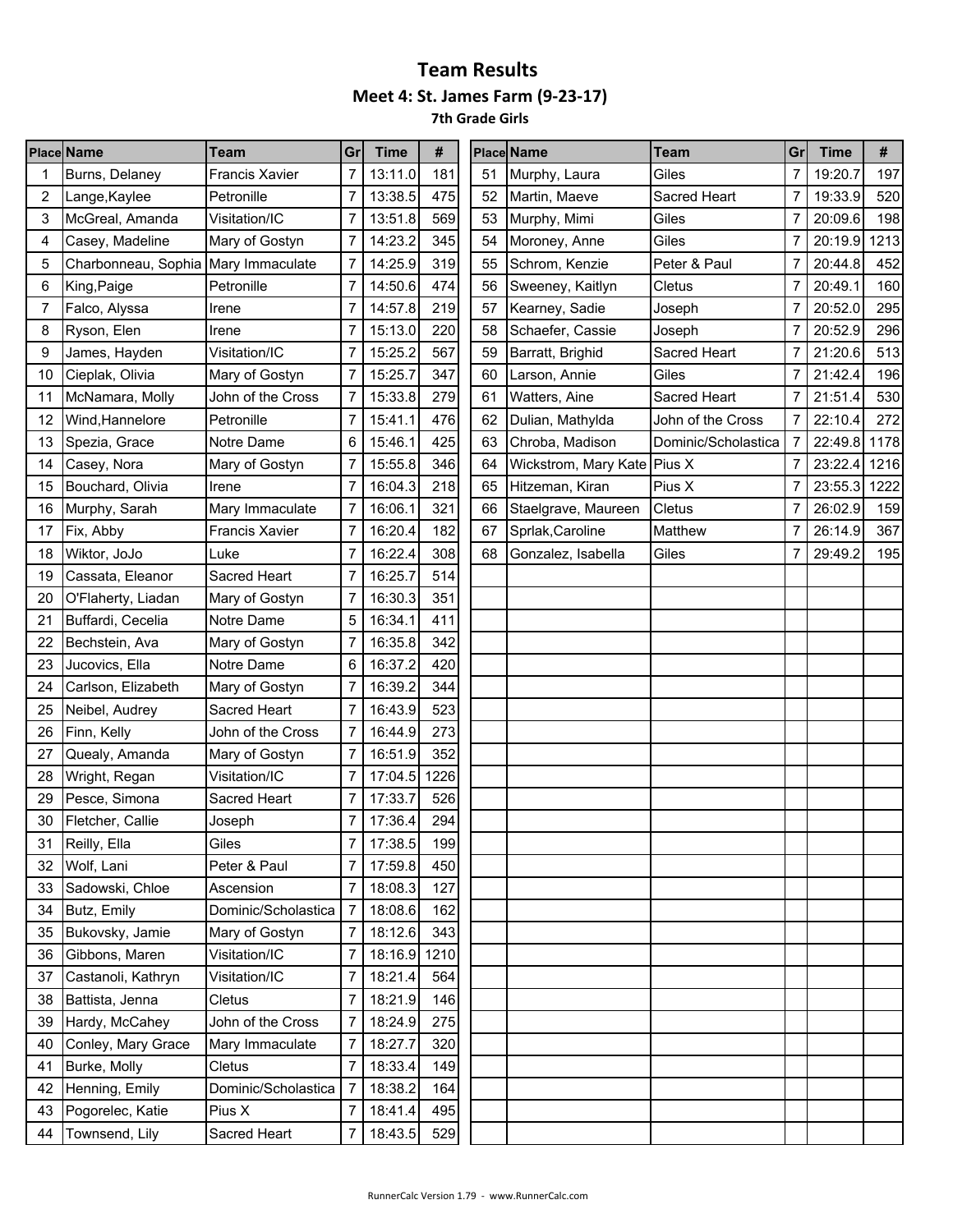|    | 45 Grove, Madeline | Dominic/Scholastica |   | 18:46.1 | 1611 |
|----|--------------------|---------------------|---|---------|------|
| 46 | Makris, Hope       | Peter & Paul        |   | 18:55.6 | 449  |
| 47 | Ochoa, Angelica    | Leonard             |   | 19:04.2 | 301  |
| 48 | Lahmann, Elizabeth | Notre Dame          | 6 | 19:05.7 | 421  |
| 49 | Marshall, Marcella | Notre Dame          | 6 | 19:10.5 | 422  |
| 50 | Slagter, Casey     | Sacred Heart        |   | 19:17.5 | 527  |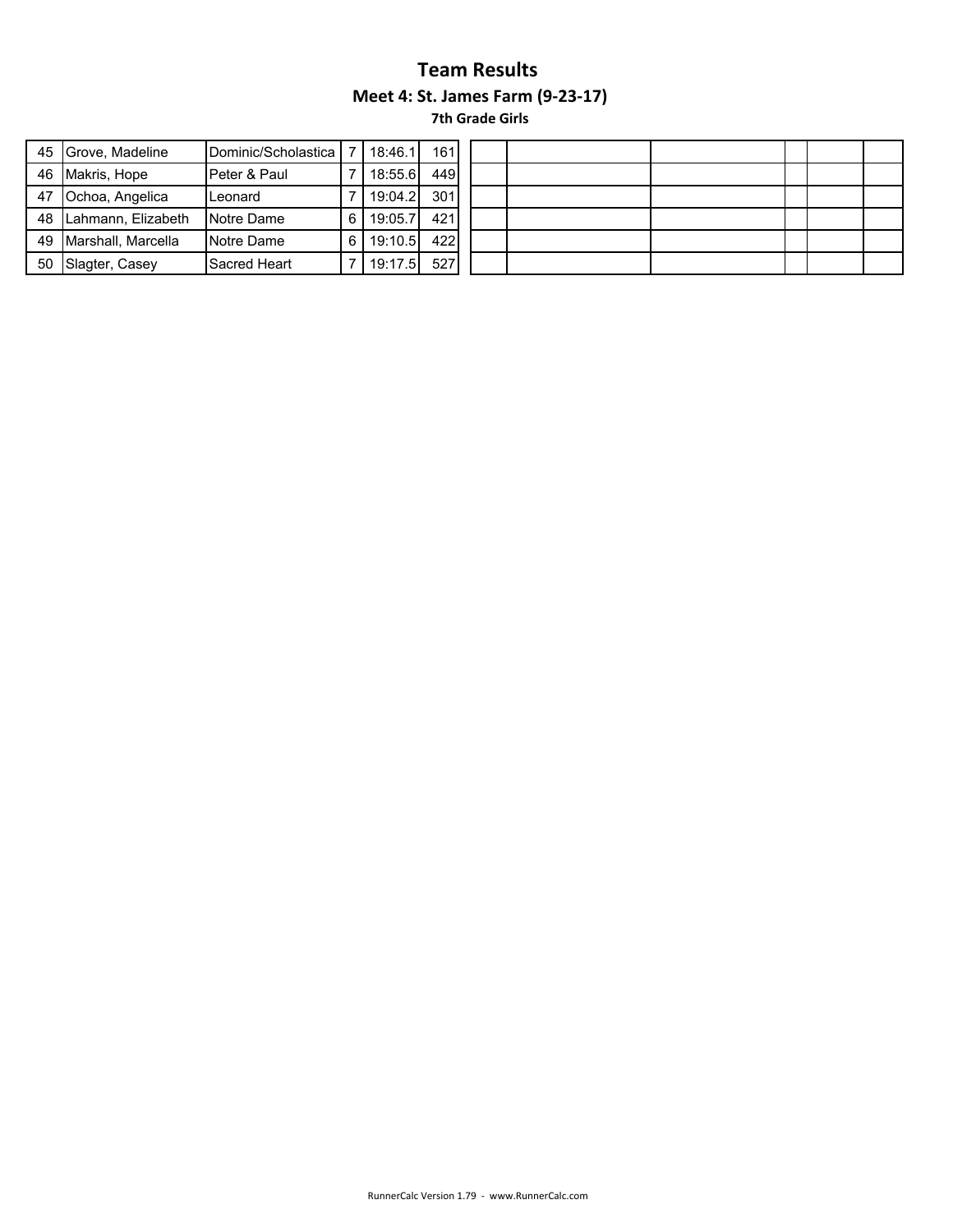|   | Place Team            |     | Score Runner #1                                | Runner#2                                     | Runner#3               | <b>Runner#4</b>                                  | Runner#5                                                        | Runner#6                    | Runner #7            | Tie |
|---|-----------------------|-----|------------------------------------------------|----------------------------------------------|------------------------|--------------------------------------------------|-----------------------------------------------------------------|-----------------------------|----------------------|-----|
|   | Michael               | 53  | Covone, Christopher (1) Oei, Owen (7)          |                                              | Rourke, Michael (11)   | Baker, Austin (14)                               | O'Keefe, Jonathan (20) Challenger, John (22) Brennan, Jack (24) |                             |                      |     |
|   | 2 Visitation/IC       |     | 108 Geiger, Jackson (8)                        | Montgomery, Michael (13) Quinn, Brendan (15) |                        | Johnson, Liam (28)                               | Horn, Emmett (44)                                               | Narcisi, Lino (46)          | Doyle, Tommy (49)    |     |
| 3 | James the Apostle     |     | 117 Spahn, Christopher (3) Kiley, Nick (10)    |                                              | Blankenship, John (21) | Kiley, Zach (33)                                 | Chavez-Roa, David (50) Coco, Joseph (52)                        |                             | Perkins, Nathan (62) |     |
|   | 4 Mary of Gostyn      |     | 139 Kalata, Ned (2)                            | Ullmer, Dominic (5)                          | Flannery, Michael (17) | O'Flaherty, Cillian (57)                         | Nelson, Kevin (58)                                              |                             |                      |     |
|   | 5 Petronille          |     | 168 Hohe, Patrick (16)                         | Wordekemper, Bennett (25) Davis, Braden (27) |                        | Regennitter, Nicholas (34) Janninck, Nathan (66) |                                                                 | Picchione, Christopher (67) |                      |     |
| 6 | Cletus                | 251 | Cranny, TH (36)                                | Hart, Casey (38)                             | Townsend, Jack (48)    | Hogan, Caden (60)                                | McLean, Zach (69)                                               | Nawas, Sammy (88)           |                      |     |
|   | Ascension             |     | 297 Schmiedler, Ted (23)                       | Sennello, Rocco (47)                         | Huggins, Finley (53)   | Reed, Brayden (80)                               | Steinhofer, Zachary (94)                                        |                             |                      |     |
|   | Joseph                |     | N.S. Maduzia, Peter (19)                       | Nehls, Joey (31)                             | Napier, William (78)   | Perino, Andy (79)                                |                                                                 |                             |                      |     |
|   | Mary Immaculate       |     | N.S. Donovan, Matthew (45) Burbidge, John (55) |                                              | Bruno, Frankie (83)    | Chlebana, Andy (89)                              |                                                                 |                             |                      |     |
|   | Pius X                |     | N.S. Nettleton, Tommy (4)                      | DeFeo, Guy (9)                               | Pearson, Joey (81)     |                                                  |                                                                 |                             |                      |     |
|   | Raphael               |     | N.S. Ross, Grant (26)                          | Pasquale, Jack (30)                          | Liedel, Kyle (40)      |                                                  |                                                                 |                             |                      |     |
|   | Notre Dame            |     | N.S. Gooding, Luke (6)                         | Odeh, Samuel (29)                            |                        |                                                  |                                                                 |                             |                      |     |
|   | Matthew               |     | N.S. Avery, Paolo (18)                         | Tipton, Anthony (37)                         |                        |                                                  |                                                                 |                             |                      |     |
|   | Luke                  |     | N.S. Brown, Stephen (41)                       | Leonardi, Louis (51)                         |                        |                                                  |                                                                 |                             |                      |     |
|   | Giles                 |     | N.S. Bibbey, Nate (12)                         | O'Reilly, Fergus (90)                        |                        |                                                  |                                                                 |                             |                      |     |
|   | <b>Francis Xavier</b> |     | N.S. Kelly, Tiernan (43)                       | Flynn, Jack (61)                             |                        |                                                  |                                                                 |                             |                      |     |
|   | Irene                 |     | N.S. Schilf, Jacob (63)                        | Kolker, Thomas (76)                          |                        |                                                  |                                                                 |                             |                      |     |
|   | John of the Cross     |     | N.S. Sperry, Benjamin (72)                     | Ayersman, Ethan (82)                         |                        |                                                  |                                                                 |                             |                      |     |
|   | Peter & Paul          |     | N.S. Melgoza, Tommy (70)                       |                                              |                        |                                                  |                                                                 |                             |                      |     |
|   | <b>All Saints</b>     |     | N.S. Bello, Logan (75)                         |                                              |                        |                                                  |                                                                 |                             |                      |     |
|   | Dominic/Scholastica   |     | N.S. Buckler, Alex (77)                        |                                              |                        |                                                  |                                                                 |                             |                      |     |
|   | Joan of Arc           |     | N.S. Zurek, Sean (87)                          |                                              |                        |                                                  |                                                                 |                             |                      |     |
|   | Sacred Heart          |     | N.S. Nielsen, Charlie (91)                     |                                              |                        |                                                  |                                                                 |                             |                      |     |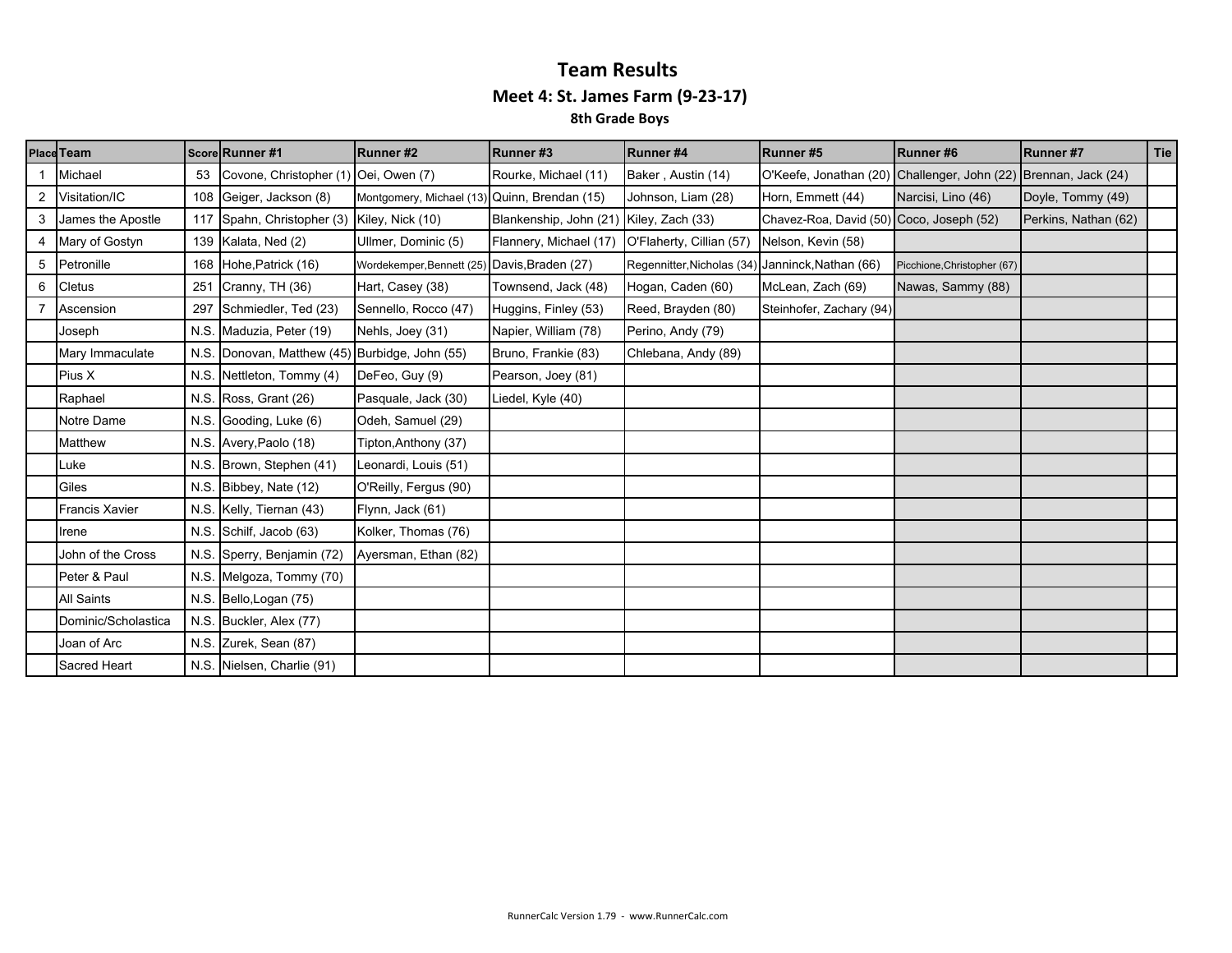|    | <b>Place Name</b>               | <b>Team</b>       | Grl | <b>Time</b>  | #    |    | <b>Place Name</b>                   | <b>Team</b>           | Gr | <b>Time</b>  | #    |
|----|---------------------------------|-------------------|-----|--------------|------|----|-------------------------------------|-----------------------|----|--------------|------|
|    | Covone, Christopher             | Michael           | 8   | 12:26.0      | 968  | 51 | Leonardi, Louis                     | Luke                  | 8  | 16:02.5      | 863  |
| 2  | Kalata, Ned                     | Mary of Gostyn    | 8   | 12:31.1      | 904  | 52 | Coco, Joseph                        | James the Apostle     | 8  | 16:10.2      | 785  |
| 3  | Spahn, Christopher              | James the Apostle | 8   | 12:34.9      | 789  | 53 | Huggins, Finley                     | Ascension             | 8  | 16:11.6      | 644  |
| 4  | Nettleton, Tommy                | Pius X            | 8   | 12:40.4      | 1076 | 54 | Kenneally, Declan                   | Visitation/IC         | 8  | 16:16.6      | 1163 |
| 5  | Ullmer, Dominic                 | Mary of Gostyn    | 8   | 12:41.9      | 908  | 55 | Burbidge, John                      | Mary Immaculate       | 8  | 16:26.5      | 883  |
| 6  | Gooding, Luke                   | Notre Dame        | 8   | 12:43.4      | 1000 | 56 | Steffen, Jack                       | Michael               | 8  | 16:43.1      | 981  |
| 7  | Oei, Owen                       | Michael           | 8   | 12:49.4      | 975  | 57 | O'Flaherty, Cillian                 | Mary of Gostyn        | 8  | 16:50.7      | 907  |
| 8  | Geiger, Jackson                 | Visitation/IC     | 8   | 12:54.4      | 1159 | 58 | Nelson, Kevin                       | Mary of Gostyn        | 8  | 16:53.1      | 906  |
| 9  | DeFeo, Guy                      | Pius X            | 8   | 13:02.5      | 1073 | 59 | Suterski, Pawel                     | Michael               | 8  | 17:28.5      | 1198 |
| 10 | Kiley, Nick                     | James the Apostle | 8   | 13:02.7      | 786  | 60 | Hogan, Caden                        | Cletus                | 8  | 17:35.7      | 671  |
| 11 | Rourke, Michael                 | Michael           | 8   | 13:09.8      | 978  | 61 | Flynn, Jack                         | <b>Francis Xavier</b> | 8  | 17:40.6      | 708  |
| 12 | Bibbey, Nate                    | Giles             | 8   | 13:16.6      | 718  | 62 | Perkins, Nathan                     | James the Apostle     | 8  | 17:43.4      | 788  |
| 13 | Montgomery, Michael             | Visitation/IC     | 8   | 13:18.9      | 1168 | 63 | Schilf, Jacob                       | Irene                 | 8  | 17:46.5      | 747  |
| 14 | Baker, Austin                   | Michael           | 8   | 13:31.8      | 965  | 64 | Sheahin, Kyle                       | Michael               | 8  | 17:47.2      | 980  |
| 15 | Quinn, Brendan                  | Visitation/IC     | 8   | 13:40.0      | 1171 | 65 | Karnick, James (jimmy) Michael      |                       | 8  | 17:49.2      | 972  |
| 16 | Hohe, Patrick                   | Petronille        | 8   | 13:41.3      | 1049 | 66 | Janninck, Nathan                    | Petronille            | 8  | 17:56.4      | 1050 |
| 17 | Flannery, Michael               | Mary of Gostyn    | 8   | 13:41.7      | 903  | 67 | Picchione, Christopher   Petronille |                       | 8  | 18:07.6      | 1051 |
| 18 | Avery, Paolo                    | Matthew           | 8   | 13:57.9      | 918  | 68 | Hilgart, John                       | Visitation/IC         | 8  | 18:13.3      | 1160 |
| 19 | Maduzia, Peter                  | Joseph            | 8   | 13:58.8      | 842  | 69 | McLean, Zach                        | Cletus                | 8  | 18:23.9      | 673  |
| 20 | O'Keefe, Jonathan               | Michael           | 8   | 13:59.3      | 976  | 70 | Melgoza, Tommy                      | Peter & Paul          | 8  | 18:26.1      | 1018 |
| 21 | Blankenship, John               | James the Apostle | 8   | 14:00.2      | 783  | 71 | Brown, Jacob                        | Visitation/IC         | 8  | 18:27.4      | 1152 |
| 22 | Challenger, John                | Michael           | 8   | 14:04.9      | 967  | 72 | Sperry, Benjamin                    | John of the Cross     | 8  | 18:43.6      | 827  |
| 23 | Schmiedler, Ted                 | Ascension         | 8   | 14:05.4      | 643  | 73 | Lynas, Samuel                       | Visitation/IC         | 8  | 18:47.3      | 1165 |
| 24 | Brennan, Jack                   | Michael           | 8   | 14:06.9      | 966  | 74 | Wiborg, Adam                        | Michael               | 8  | 19:08.7      | 1223 |
| 25 | Wordekemper, Bennett Petronille |                   | 8   | 14:16.4      | 1053 | 75 | Bello, Logan                        | All Saints            | 8  | 19:13.1      | 616  |
| 26 | Ross, Grant                     | Raphael           | 8   | 14:17.1      | 1089 | 76 | Kolker, Thomas                      | Irene                 | 8  | 19:17.9      | 745  |
| 27 | Davis, Braden                   | Petronille        | 8   | 14:17.7      | 1047 | 77 | Buckler, Alex                       | Dominic/Scholastica   | 8  | 19:18.7      | 1179 |
| 28 | Johnson, Liam                   | Visitation/IC     | 8   | 14:28.9      | 1162 | 78 | Napier, William                     | Joseph                | 8  | 19:42.2      | 1209 |
| 29 | Odeh, Samuel                    | Notre Dame        | 8   | 14:33.7      | 1002 | 79 | Perino, Andy                        | Joseph                | 8  | 19:52.7      | 841  |
| 30 | Pasquale, Jack                  | Raphael           | 8   | 14:36.1      | 1086 | 80 | Reed, Brayden                       | Ascension             | 8  | 19:59.5      | 646  |
| 31 | Nehls, Joey                     | Joseph            | 8   | 14:36.6      | 840  | 81 | Pearson, Joey                       | Pius X                | 8  | 20:18.4 1077 |      |
| 32 | Rodriguez, Nathan               | Michael           | 8   | 14:40.0      | 977  | 82 | Ayersman, Ethan                     | John of the Cross     | 8  | 20:40.6      | 826  |
| 33 | Kiley, Zach                     | James the Apostle | 8   | 14:44.9      | 787  | 83 | Bruno, Frankie                      | Mary Immaculate       | 8  | 21:06.6      | 882  |
| 34 | Regennitter, Nicholas           | Petronille        | 8   | 14:45.4      | 1052 | 84 | Fromelt, Billy                      | Visitation/IC         | 8  | 21:33.8 1158 |      |
| 35 | McBeth, Gavin                   | Michael           | 8   | 14:50.6      | 974  | 85 | Falcone, Ryan                       | Visitation/IC         | 8  | 21:42.7 1156 |      |
| 36 | Cranny, TH                      | Cletus            | 8   | 14:58.7      | 674  | 86 | Spencer, Eric                       | Visitation/IC         | 8  | 22:02.4 1174 |      |
| 37 | Tipton, Anthony                 | Matthew           | 8   | 15:00.3      | 919  | 87 | Zurek, Sean                         | Joan of Arc           | 8  | 22:39.4      | 804  |
| 38 | Hart, Casey                     | Cletus            | 8   | 15:05.9      | 670  | 88 | Nawas, Sammy                        | Cletus                | 8  | 22:42.1      | 677  |
| 39 | Dixon, Bradley                  | Michael           | 8   | 15:10.1      | 971  | 89 | Chlebana, Andy                      | Mary Immaculate       | 8  | 23:14.1      | 884  |
| 40 | Liedel, Kyle                    | Raphael           | 8   | 15:10.4      | 1087 | 90 | O'Reilly, Fergus                    | Giles                 | 8  | 23:41.2      | 719  |
| 41 | Brown, Stephen                  | Luke              | 8   | 15:15.8      | 861  | 91 | Nielsen, Charlie                    | Sacred Heart          | 8  | 23:48.6      | 1095 |
| 42 | Dey, Thomas                     | Michael           | 8   | 15:17.0      | 970  | 92 | Stachnik, Henry                     | James the Apostle     | 8  | 24:27.4      | 790  |
| 43 | Kelly, Tiernan                  | Francis Xavier    | 8   | 15:23.6      | 709  | 93 | Mayfield, Nick                      | Visitation/IC         | 8  | 24:37.8 1185 |      |
| 44 | Horn, Emmett                    | Visitation/IC     | 8   | 15:24.9 1161 |      | 94 | Steinhofer, Zachary                 | Ascension             | 8  | 24:48.6      | 642  |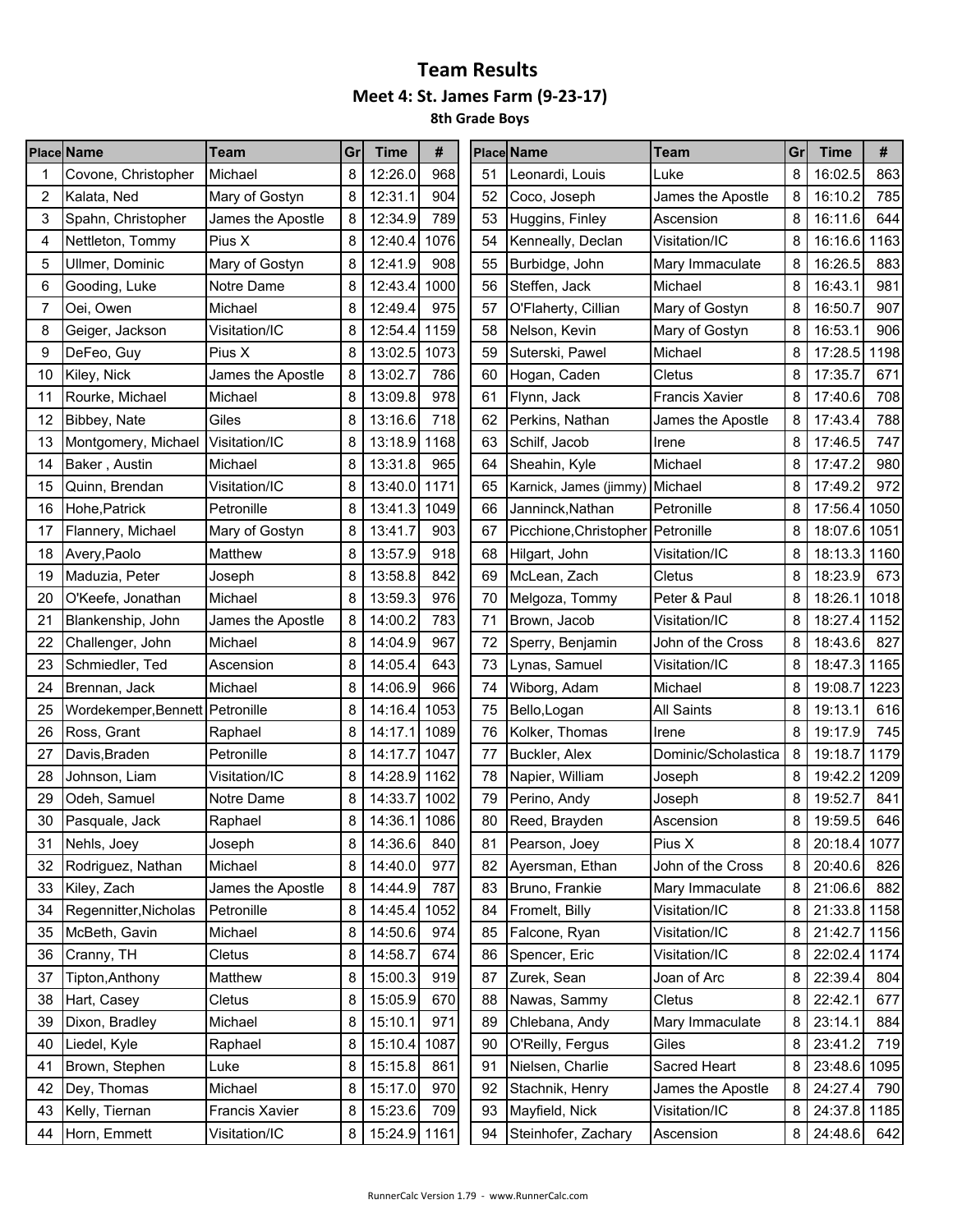| 45 | Donovan, Matthew  | Mary Immaculate   | 8 I | 15:26.1      | 885 |  |  |  |
|----|-------------------|-------------------|-----|--------------|-----|--|--|--|
| 46 | Narcisi, Lino     | Visitation/IC     | 8   | 15:29.7 1169 |     |  |  |  |
| 47 | Sennello, Rocco   | Ascension         | 81  | 15:30.4      | 641 |  |  |  |
| 48 | Townsend, Jack    | <b>Cletus</b>     | 81  | 15:35.4 1196 |     |  |  |  |
| 49 | Doyle, Tommy      | Visitation/IC     | 81  | 15:39.7 1155 |     |  |  |  |
| 50 | Chavez-Roa, David | James the Apostle | 8   | 15:52.9      | 784 |  |  |  |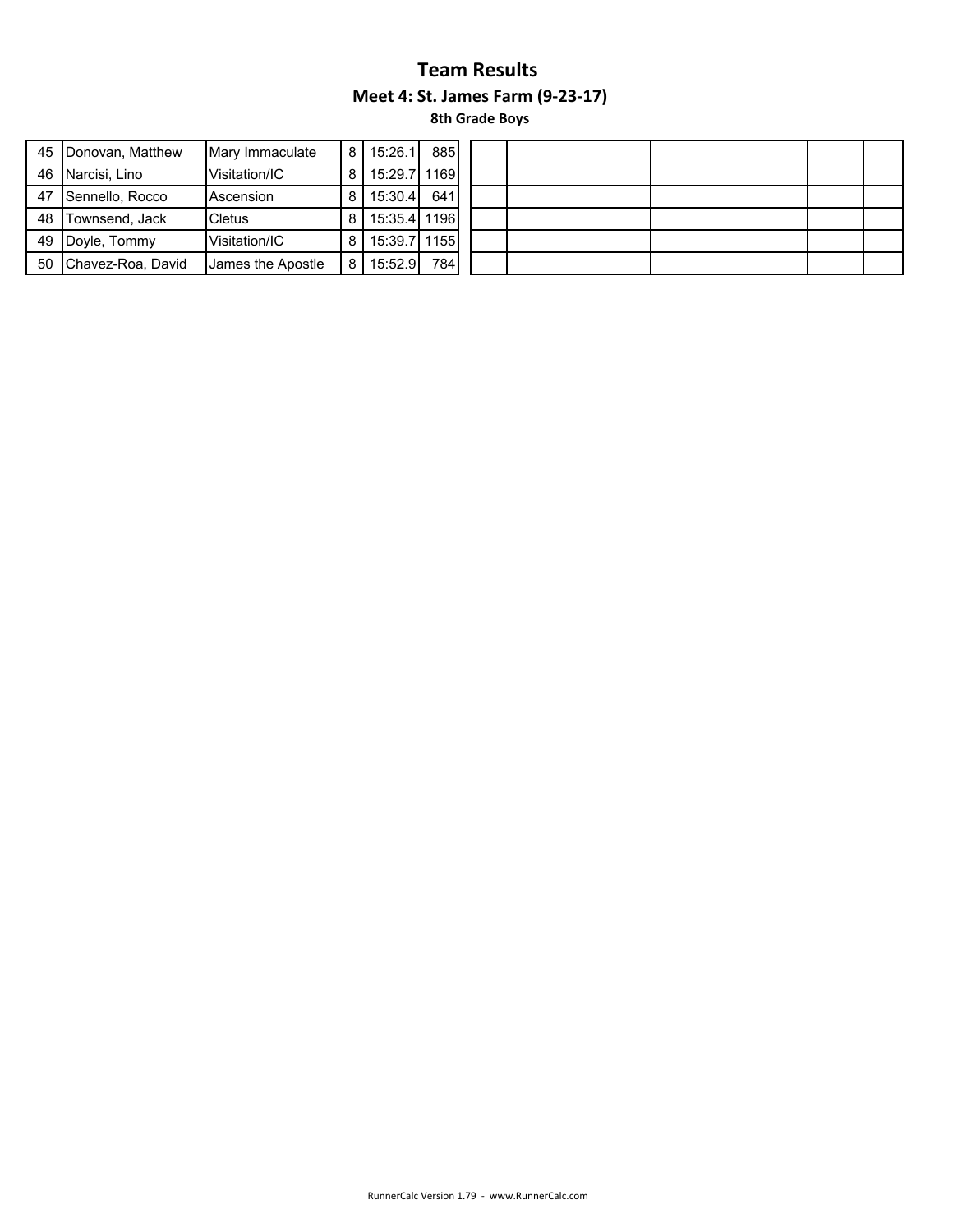### **Team Results Meet 4: St. James Farm (9‐23‐17) 8th Grade Girls**

|   | Place Team            |      | Score Runner #1                                                          | Runner#2                                     | Runner#3                                                         | Runner#4               | Runner#5                   | Runner #6            | Runner#7                                        | Tie |
|---|-----------------------|------|--------------------------------------------------------------------------|----------------------------------------------|------------------------------------------------------------------|------------------------|----------------------------|----------------------|-------------------------------------------------|-----|
|   | Michael               | 55   | Mulick, Delaney (4)                                                      | Gaul, Leah (6)                               | Schlereth, Brynn (11)                                            | Ives, Louisa (15)      | O'Keefe, Nicole (19)       |                      | Huelskoetter, Celia (23) Shanahan, Lindsey (30) |     |
|   | <b>Francis Xavier</b> | 65   | Burns, Mikaela (5)                                                       | Thomas, Sophia (12)                          | Schaeffer, Ella (14)                                             | Gannon, Nora (16)      | Freeman, Maggie (18)       | Byrne, Mary (38)     | Buelling, Kayla (64)                            |     |
| 3 | Visitation/IC         | 90   | Calcagno, Kennedy (1)                                                    | Manchester, Carly (2)                        | Farrow, Shannon (13)                                             | Kekastadt, Audrey (31) | Conners, Abby (43)         | O'Brien, Maggie (69) | Gentile, Lauren (70)                            |     |
| 4 | Petronille            | 92   | Allman, Audrey (3)                                                       | Bachman, Katherine (9) Allman, Brooklyn (24) |                                                                  | Repking, Maeve (27)    | Stevenson, Sarah (29)      |                      |                                                 |     |
| 5 | Joan of Arc           |      | 159 Andelbradt, Madeline (7) Weber, Mary (20)                            |                                              | Fugiel, Madison (21)                                             | Getz, Kelly (22)       | Eldrenkamp, Nicole (89)    |                      |                                                 |     |
| 6 | Notre Dame            |      | 163 Howard, Erin (10)                                                    | Shannon, Emma (33)                           | Gilmartin, Katie (34)                                            | Salzman, Emma (35)     | Perkins, Elizabeth (51)    |                      |                                                 |     |
| 7 | Giles                 | 251  | McGee, Hannah (8)                                                        | Nourie, Camille (44)                         | McNamara, Rose (53)                                              | Oberlies, Jane (61)    | Galavotti, Elisabetta (85) |                      |                                                 |     |
|   | Mary Immaculate       | 345  | Weis, Sarah (49)                                                         | Hatfield, Aubry (59)                         | Bargas, Emily (76)                                               | Waechter, Abby (80)    | Solis, Lizzie (81)         |                      |                                                 |     |
|   | Cletus                |      | N.S. Rivera, Ava (37)                                                    | Quinn, Abby (40)                             | McCabe, Nora (41)                                                | Hart, Caroline (77)    |                            |                      |                                                 |     |
|   | Raphael               |      | N.S. Goulding, Megan (50)                                                |                                              | Rolston, Savannah (56) Timmons, Mckenna (66) O'Neill, Sarah (82) |                        |                            |                      |                                                 |     |
|   | Ascension             |      | N.S. Walsh, Sara (28)                                                    | Sikora, Kiki (48)                            | Nacke, Isabella (83)                                             |                        |                            |                      |                                                 |     |
|   | <b>All Saints</b>     |      | N.S. Davis, Ella (26)                                                    | Muller, Ana (62)                             | Beck, Maddie (84)                                                |                        |                            |                      |                                                 |     |
|   | James the Apostle     |      | N.S. Challgren, Gabriella (42) Stachmik, Coco (60)                       |                                              | Arnish, Mackenzie (73)                                           |                        |                            |                      |                                                 |     |
|   | Peter & Paul          |      | N.S. Fleury, Macy (57)                                                   | Roberts, Regan (74)                          | Davidson, Olivia (75)                                            |                        |                            |                      |                                                 |     |
|   | John of the Cross     |      | N.S. Poleszak, Victoria (68) Morrissey, Caroline (78) Winters, Nora (79) |                                              |                                                                  |                        |                            |                      |                                                 |     |
|   | Luke                  | N.S. | Blair, Caroline (36)                                                     | Dugan, Kate (39)                             |                                                                  |                        |                            |                      |                                                 |     |
|   | Mary of Gostyn        |      | N.S. Adams, Alaina (45)                                                  | Lucina, Gretchen (47)                        |                                                                  |                        |                            |                      |                                                 |     |
|   | Pius X                |      | N.S. Friguletto, Gabbie (54)                                             | Grivetti, Sarah (58)                         |                                                                  |                        |                            |                      |                                                 |     |
|   | Matthew               |      | N.S. Hamberg, Julia (46)                                                 | Naling, Isabella (67)                        |                                                                  |                        |                            |                      |                                                 |     |
|   | Irene                 |      | N.S. Schilf, Samantha (63)                                               | McGowan, Katherine (86)                      |                                                                  |                        |                            |                      |                                                 |     |
|   | Sacred Heart          |      | N.S. Juda, Izzy $(17)$                                                   |                                              |                                                                  |                        |                            |                      |                                                 |     |
|   | Isaac Jogues          |      | N.S. Richards, Grace (25)                                                |                                              |                                                                  |                        |                            |                      |                                                 |     |
|   | Leonard               | N.S. | Stewart-Woolery, Graysen (55)                                            |                                              |                                                                  |                        |                            |                      |                                                 |     |
|   | Joseph                |      | N.S. Dunn, Jennifer (65)                                                 |                                              |                                                                  |                        |                            |                      |                                                 |     |
|   | Our Lady of Peace     |      | N.S. Nisperos, Isabella (87)                                             |                                              |                                                                  |                        |                            |                      |                                                 |     |
|   | <b>Holy Trinity</b>   |      | N.S. Simpson, Hannah (88)                                                |                                              |                                                                  |                        |                            |                      |                                                 |     |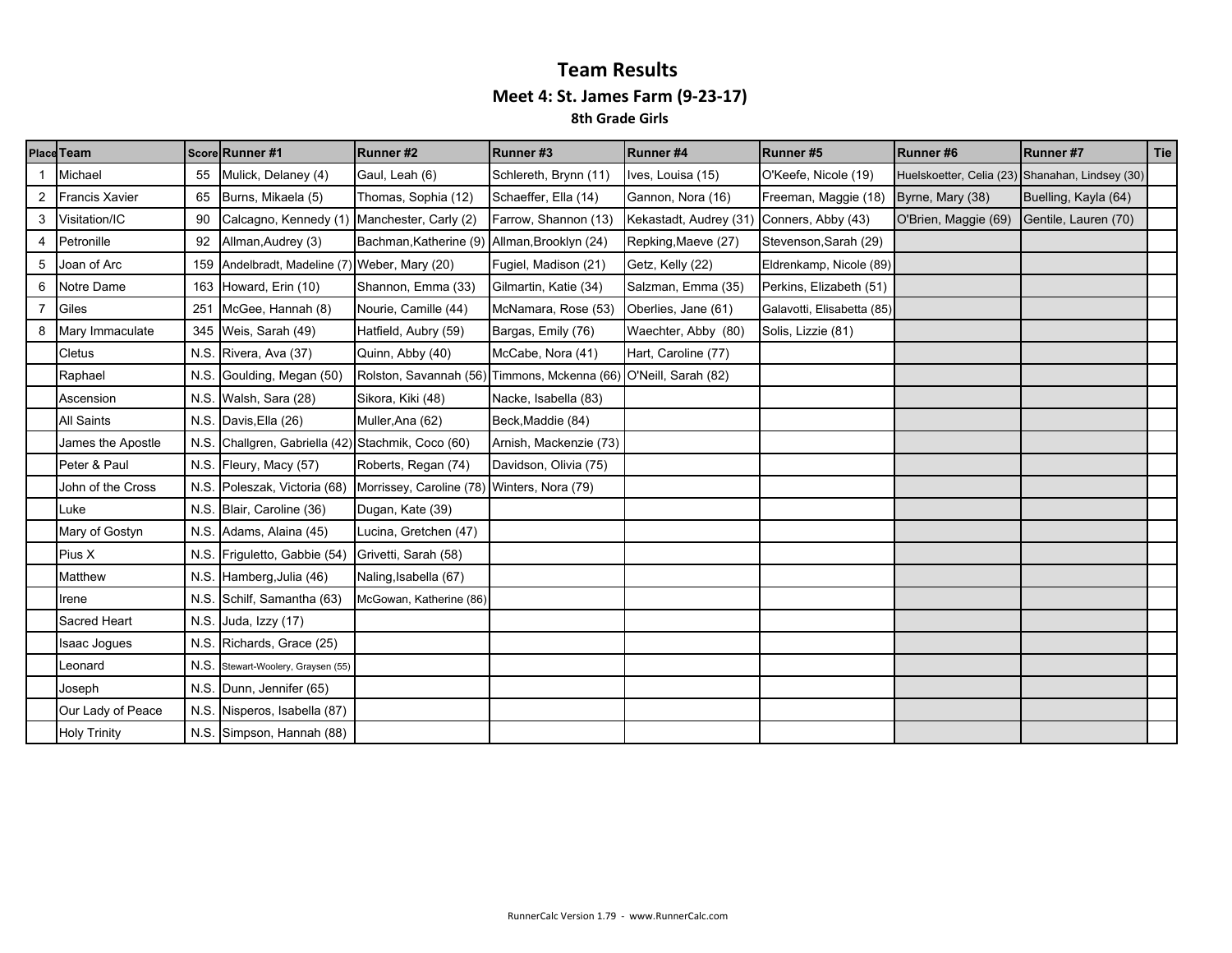|    | <b>Place Name</b>                  | Team                  | Grl | <b>Time</b> | #   |    | <b>Place Name</b>                | Team                  |   | <b>Time</b>  | #    |
|----|------------------------------------|-----------------------|-----|-------------|-----|----|----------------------------------|-----------------------|---|--------------|------|
|    | Calcagno, Kennedy                  | Visitation/IC         | 8   | 12:45.0     | 575 | 51 | Perkins, Elizabeth               | Notre Dame            | 8 | 18:13.5      | 428  |
| 2  | Visitation/IC<br>Manchester, Carly |                       | 8   | 13:22.4     | 586 | 52 | Swiatek, Ava                     | Michael               | 8 | 18:18.0      | 409  |
| 3  | Allman, Audrey                     | Petronille            | 8   | 13:26.1     | 477 | 53 | McNamara, Rose                   | Giles                 | 8 | 18:20.2      | 203  |
| 4  | Mulick, Delaney                    | Michael               | 8   | 13:45.8     | 404 | 54 | Friguletto, Gabbie               | Pius X                | 8 | 18:28.9      | 497  |
| 5  | Burns, Mikaela                     | <b>Francis Xavier</b> | 8   | 14:02.2     | 185 | 55 | Stewart-Woolery, Graysen Leonard |                       | 8 | 18:31.5      | 304  |
| 6  | Gaul, Leah                         | Michael               | 8   | 14:11.5     | 400 | 56 | Rolston, Savannah                | Raphael               | 8 | 18:41.1      | 512  |
| 7  | Andelbradt, Madeline               | Joan of Arc           | 8   | 14:18.1     | 260 | 57 | Fleury, Macy                     | Peter & Paul          | 8 | 18:44.0      | 454  |
| 8  | McGee, Hannah                      | Giles                 | 8   | 14:29.3     | 202 | 58 | Grivetti, Sarah                  | Pius X                | 8 | 18:45.3      | 498  |
| 9  | Bachman, Katherine                 | Petronille            | 8   | 14:31.4     | 479 | 59 | Hatfield, Aubry                  | Mary Immaculate       | 8 | 18:55.8      | 323  |
| 10 | Howard, Erin                       | Notre Dame            | 8   | 14:33.4     | 427 | 60 | Stachmik, Coco                   | James the Apostle     | 8 | 18:57.0      | 247  |
| 11 | Schlereth, Brynn                   | Michael               | 8   | 14:36.9     | 406 | 61 | Oberlies, Jane                   | Giles                 | 8 | 19:25.5      | 206  |
| 12 | Thomas, Sophia                     | <b>Francis Xavier</b> | 8   | 14:37.6     | 192 | 62 | Muller, Ana                      | <b>All Saints</b>     | 8 | 19:52.8      | 115  |
| 13 | Farrow, Shannon                    | Visitation/IC         | 8   | 14:38.3     | 578 | 63 | Schilf, Samantha                 | Irene                 | 8 | 19:58.4      | 222  |
| 14 | Schaeffer, Ella                    | <b>Francis Xavier</b> | 8   | 14:39.1     | 191 | 64 | Buelling, Kayla                  | <b>Francis Xavier</b> | 8 | 20:00.9      | 184  |
| 15 | Ives, Louisa                       | Michael               | 8   | 14:58.1     | 403 | 65 | Dunn, Jennifer                   | Joseph                | 8 | 20:13.2      | 298  |
| 16 | Gannon, Nora                       | Francis Xavier        | 8   | 15:01.8     | 188 | 66 | Timmons, Mckenna                 | Raphael               | 8 | 20:29.4      | 508  |
| 17 | Juda, Izzy                         | Sacred Heart          | 8   | 15:04.3     | 517 | 67 | Naling, Isabella                 | Matthew               | 8 | 20:39.6      | 368  |
| 18 | Freeman, Maggie                    | Francis Xavier        | 8   | 15:04.8     | 187 | 68 | Poleszak, Victoria               | John of the Cross     | 8 | 20:41.9      | 289  |
| 19 | O'Keefe, Nicole                    | Michael               | 8   | 15:08.5     | 405 | 69 | O'Brien, Maggie                  | Visitation/IC         | 8 | 20:48.5      | 1180 |
| 20 | Weber, Mary                        | Joan of Arc           | 8   | 15:22.2     | 259 | 70 | Gentile, Lauren                  | Visitation/IC         | 8 | 20:52.2      | 1177 |
| 21 | Fugiel, Madison                    | Joan of Arc           | 8   | 15:40.3     | 258 | 71 | Hoffman, Lauren                  | Visitation/IC         | 8 | 20:55.9      | 580  |
| 22 | Getz, Kelly                        | Joan of Arc           | 7   | 15:51.6     | 257 | 72 | Moran, Julia                     | Visitation/IC         | 8 | 20:58.3      | 587  |
| 23 | Huelskoetter, Celia                | Michael               | 8   | 15:55.9     | 401 | 73 | Arnish, Mackenzie                | James the Apostle     | 8 | 21:11.6      | 245  |
| 24 | Allman, Brooklyn                   | Petronille            | 8   | 15:59.4     | 478 | 74 | Roberts, Regan                   | Peter & Paul          | 8 | 21:28.0      | 456  |
| 25 | Richards, Grace                    | Isaac Jogues          | 8   | 16:02.1     | 236 | 75 | Davidson, Olivia                 | Peter & Paul          | 8 | 21:30.5      | 453  |
| 26 | Davis, Ella                        | All Saints            | 8   | 16:08.1     | 114 | 76 | Bargas, Emily                    | Mary Immaculate       | 8 | 22:09.1      | 322  |
| 27 | Repking, Maeve                     | Petronille            | 8   | 16:18.4     | 481 | 77 | Hart, Caroline                   | Cletus                | 8 | 22:19.2      | 158  |
| 28 | Walsh, Sara                        | Ascension             | 8   | 16:23.2     | 132 | 78 | Morrissey, Caroline              | John of the Cross     | 8 | 22:26.8      | 288  |
| 29 | Stevenson, Sarah                   | Petronille            | 8   | 16:30.9     | 482 | 79 | Winters, Nora                    | John of the Cross     | 8 | 22:27.1      | 290  |
| 30 | Shanahan, Lindsey                  | Michael               | 8   | 16:35.7     | 408 | 80 | Waechter, Abby                   | Mary Immaculate       | 8 | 22:32.3      | 326  |
| 31 | Kekastadt, Audrey                  | Visitation/IC         | 8   | 16:37.8     | 582 | 81 | Solis, Lizzie                    | Mary Immaculate       | 8 | 22:33.3 1201 |      |
| 32 | Schmitt, Anna                      | Michael               | 8   | 16:57.3     | 407 | 82 | O'Neill, Sarah                   | Raphael               | 8 | 22:59.0      | 511  |
| 33 | Shannon, Emma                      | Notre Dame            | 8   | 16:59.4     | 431 | 83 | Nacke, Isabella                  | Ascension             | 8 | 24:44.8      | 129  |
| 34 | Gilmartin, Katie                   | Notre Dame            | 6   | 17:09.2     | 419 | 84 | Beck, Maddie                     | All Saints            | 8 | 24:49.9      | 113  |
| 35 | Salzman, Emma                      | Notre Dame            | 8   | 17:15.2     | 429 | 85 | Galavotti, Elisabetta            | Giles                 | 8 | 25:07.5      | 201  |
| 36 | Blair, Caroline                    | Luke                  | 8   | 17:16.9     | 309 | 86 | McGowan, Katherine               | Irene                 | 8 | 26:58.6      | 221  |
| 37 | Rivera, Ava                        | Cletus                | 8   | 17:23.5     | 152 | 87 | Nisperos, Isabella               | Our Lady of Peace     | 8 | 27:06.0      | 435  |
| 38 | Byrne, Mary                        | Francis Xavier        | 8   | 17:31.7     | 186 | 88 | Simpson, Hannah                  | <b>Holy Trinity</b>   | 8 | 27:11.8      | 210  |
| 39 | Dugan, Kate                        | Luke                  | 8   | 17:33.1     | 312 | 89 | Eldrenkamp, Nicole               | Joan of Arc           | 8 | 29:16.4      | 261  |
| 40 | Quinn, Abby                        | Cletus                | 8   | 17:37.9     | 151 |    |                                  |                       |   |              |      |
| 41 | McCabe, Nora                       | Cletus                | 8   | 17:40.4     | 154 |    |                                  |                       |   |              |      |
| 42 | Challgren, Gabriella               | James the Apostle     | 8   | 17:44.0     | 246 |    |                                  |                       |   |              |      |
| 43 | Conners, Abby                      | Visitation/IC         | 8   | 17:48.9     | 577 |    |                                  |                       |   |              |      |
| 44 | Nourie, Camille                    | Giles                 | 8   | 17:50.8     | 205 |    |                                  |                       |   |              |      |